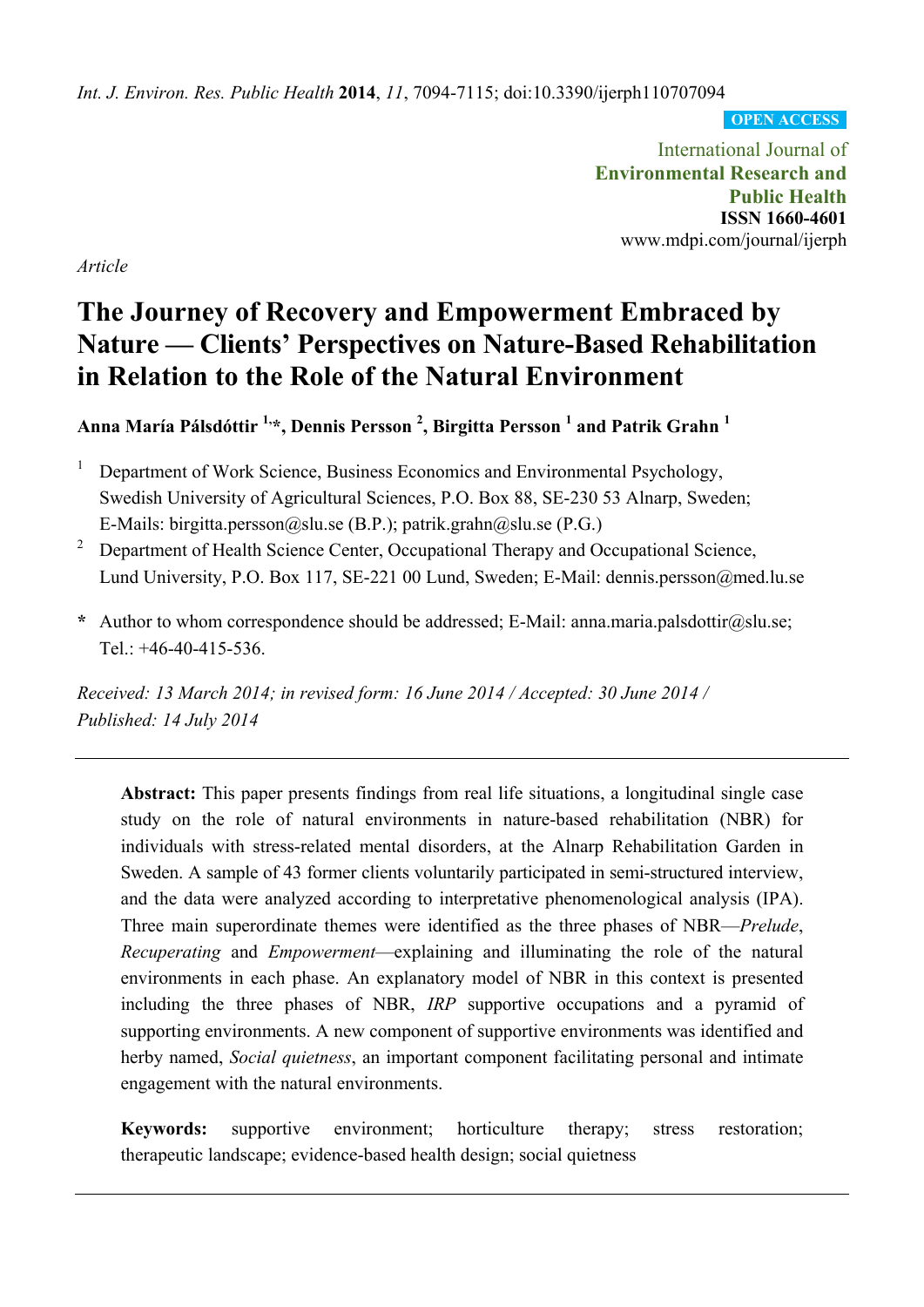## **1. Introduction**

Mental health problems are estimated to be among the major global contributors to work disabilities [1,2]. In Sweden, sick leave due to mental health problems has increased in recent years [3–5], and according to a Swedish Social Insurance Agency report, the most common cause of sickness absence from work is stress-related mental disorders [3]. It is well known that chronic stress exposure, mostly studied as work-related stress, can result in clinical symptoms and mental complaints, often referred to as stress-related mental disorders [6,7]. The term "stress-related mental disorders" is most commonly used to describe mental disorders mainly caused by psychosocial stress, such as fatigue, burnout, exhaustion, depression, anxiety or adjustment disorder. The burnout concept, which has been widely used in stress research, is commonly defined as a mental condition that has developed as a result of continuous stress exposure particularly related to psychosocial factors at work [8]. However, burnout is mostly used to study working populations and is commonly not used in clinical practice. The clinical diagnosis "Exhaustion disorder" (ED) was proposed by the National Board of Health and Welfare in Sweden [9] for use in clinical practice to define patients with exhaustion that has developed as a consequence of identifiable stressor(s) that have been present for at least six months. ED was established to improve diagnostics in cases of stress-related exhaustion and was assigned the code F43.8 of ICD-10 [9–11]. The symptoms of ED and burnout are closely related, and it has been previously shown that the majority of patients fulfilling the diagnostic criteria for ED can also be described as being burned-out [12,13]. The core symptoms of patients with ED are severe tiredness and exhaustion, with impaired executive functions as well as mental and physical impairments [9,12]. The recovery process [14] for individuals with ED has been described as vulnerable and can take months or even years [15,16]. It is recognized that individuals reporting mental health problems such as depression and exhaustion that have developed as a consequence of high stress exposure are in great need of rest, especially before taking an active part in the rehabilitation [16].

There is an urgent need to find rehabilitation alternatives that successfully support recovery process [17,18] for individuals with ED. Rehabilitation is the process practitioner use for facilitating recovery [19] and recovery refers to the lived experience (the process) the patient undergoes [14]. Recovery is regarded as highly individual and unique process [20,21]. Today, the recommended rehabilitation for individuals with ED include multimodal rehabilitation addressing issues like occupational balance in everyday life, stress management, psychodynamic therapy (PDT) or cognitive behavioural therapy (CBT) in-group or individually, and vocational therapy [22]. However, the environments where the rehabilitation takes place are not considered in these recommendations. It has been argued that the environment is an important part of the rehabilitation and that specifically natural environments can support the recovery process for individuals with stress-related illnesses [23,24]. Natural environments can support therapeutic processes and act as a therapeutic partner in various types of therapeutic interventions [25,26].

There is increasing scientific evidence that Nature can be a positive resource for relieving symptoms of stress and improving mental recovery [27–30]. In order to investigate nature's positive effects on individuals with stress-related mental disorders, a nature-based rehabilitation (NBR) environment was developed at the Alnarp campus of the Swedish University of Agricultural Sciences.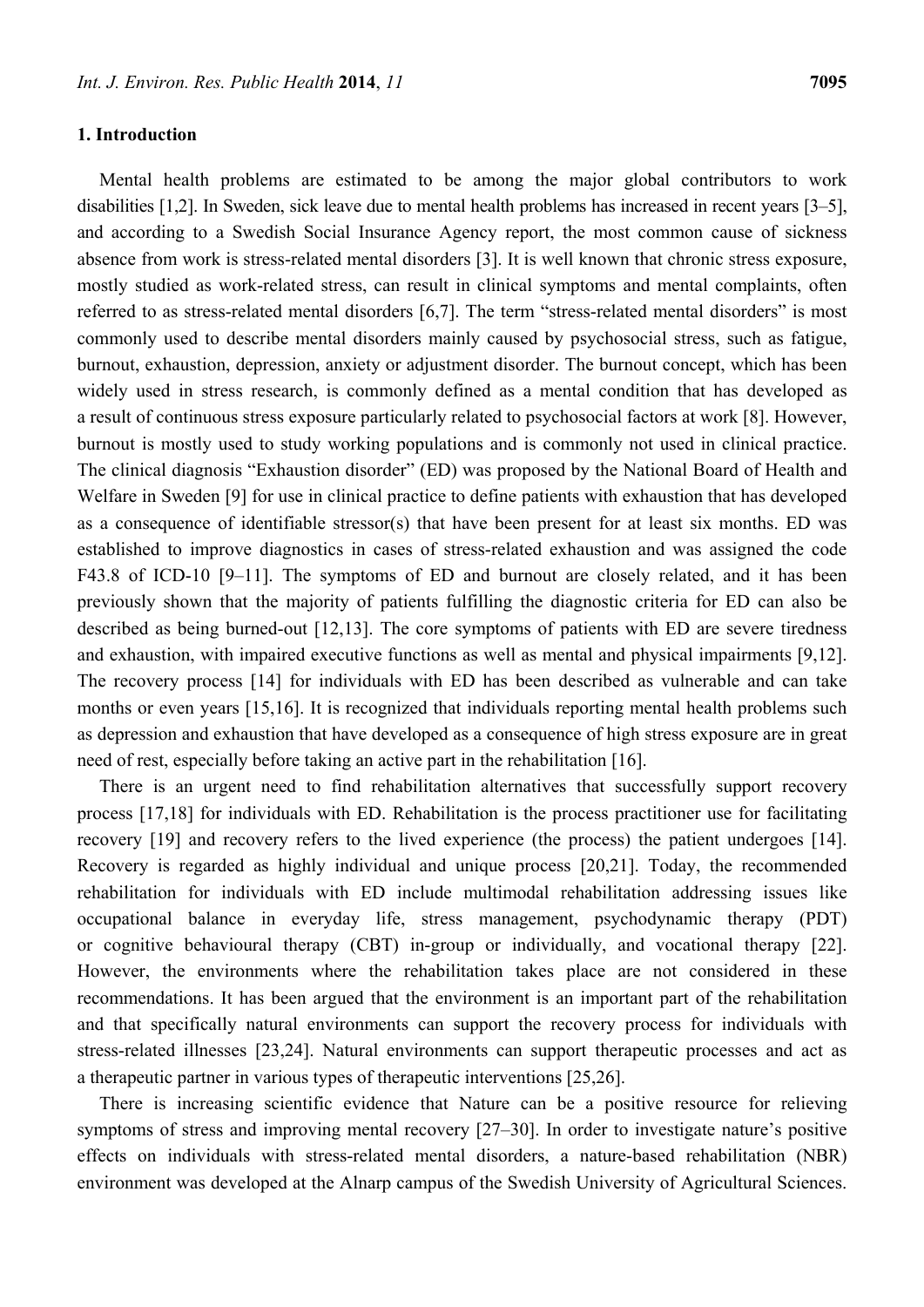The NBR is performed in a specially designed garden, with a selected transdisciplinary treatment team and a specially developed NBR adapted to treat stress-related mental disorders [24,30–32].

In a recent study [33] the results from the NBR at Alnarp rehabilitation garden were compared with a matched reference population receiving: treatment as usual. A significant reduction in healthcare consumption was noted among participants in the NBR compared with the reference population. The main changes were a reduction in outpatient visits to primary healthcare and a reduction in inpatient psychiatric care. Newly published results [32] show that levels of function and return to work rate increased after NBR at the Alnarp Rehabilitation Garden and that this was significantly associated with changes in the participants' everyday lifestyles.

Other NBR for people with stress-related mental disorders has also been developed [34–40] and the evidence supporting NBR is accumulating, e.g., a decrease in the symptoms of the disease [32,33,37,39]. None of the above mentioned studies handle the physical environment where the NBR takes place. There is a need to identify and describe specific aspects of the natural environments that may support health processes [41,42].

The purpose of the present study was to explore and illustrate how participants with stress-related mental disorders participating in nature-based rehabilitation experience and describe their rehabilitation process in relation to the role of the natural environments at the Alnarp Rehabilitation Garden.

# **2. Methods**

This study was designed as longitudinal single case study [43,44] using semi-structured interviews [44,45] and interpretative phenomenological analysis (IPA) [46,47].

#### *2.1. Single-Case Study*

A single-case study can be motivated if the case can be defined as something unique or extreme and is thus considered an extraordinary and well-defined event [48]. The Alnarp Rehabilitation Garden is a unique phenomenon in its use of a professional healthcare rehabilitation team and a specially designed outdoor environment (the garden). It is a living laboratory for studying, in a real-life context, the interaction between individuals and the environment in nature-based rehabilitation. The whole NBR concept is the subject of SET, in which the individual is the central figure and receives support from the social and physical environment through different occupations. It is a critical case for testing well-formulated theories [44]. The NBR at the Alnarp Rehabilitation Garden is defined as a supportive environment consisting of the multimodal and transdisciplinary rehabilitation team, the group of eight participants, the individual him/herself, occupations, and the specially designed garden (the natural environment). The aim of the study was to increase the in-depth understanding of supportive outdoor environments, especially the role of nature in the rehabilitation process and the essential qualities by which nature can affect health outcomes. In the current work, both descriptive and explanatory approaches were applied to investigate the case in question.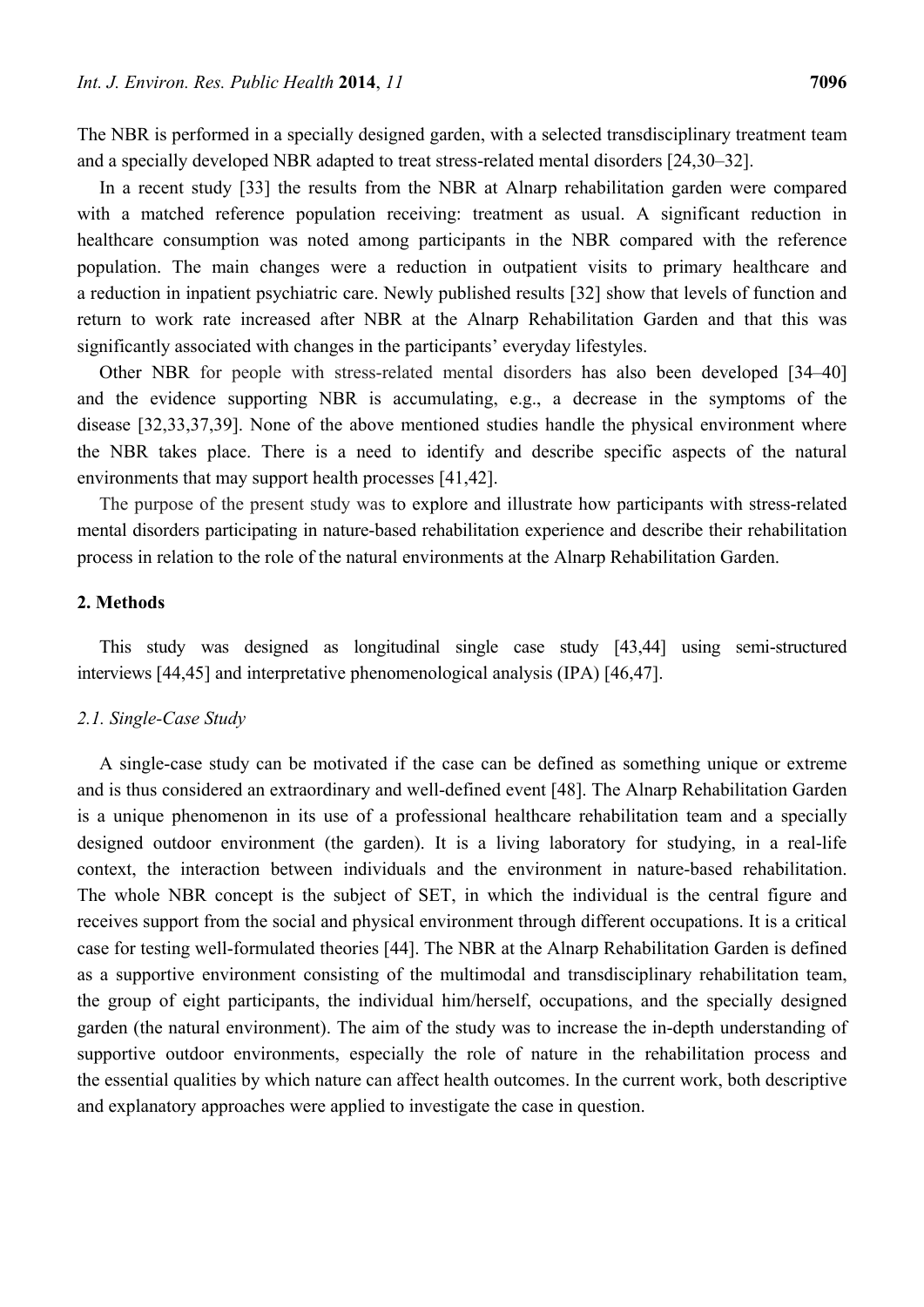## *2.2. The Study Context*

The study was carried out at the Alnarp Rehabilitation Garden [23,24]. The two-hectare rehabilitation garden was designed according to theories on nature's restorative effects [29,49,50] and supportive environments (SET) [24]. SET is illustrated with a pyramid (see Figure 1) in which the social and physical environments are related to a person's executive functions [51]. The pyramid is divided into four levels of executive functions, the lower part symbolizing low capacity of executive functions and characterized by inward involvement and a high need for a supportive environment. Meanwhile, the higher levels symbolize higher capacity of executive functions and are characterized by active or outgoing involvement and less need of a supportive environment [24].

**Figure 1.** The supportive environment theory (SET) pyramid. The pyramid is divided into four levels of executive functions, the lower part symbolizing low capacity of executive functions and characterized by inward involvement and a high need for a supportive environment. Meanwhile, the higher levels symbolize higher capacity of executive functions and are characterized by active or outgoing involvement and less need of a supportive environment.



The garden contains places for work as well as for rest and contemplation, and is divided into two major areas: the *Nature Area*, an informal nature garden; and the *Cultivation and Gardening Area*, including formal gardens and rooms for horticulture and other garden work [24]. It is further subdivided into different garden rooms for supporting and embracing the clients' rehabilitation process [23,31]. The garden is fenced, with a large gateway as its main entrance. The area is closed to visitors during the NBR takes place [52].

The NBR was designed as 12 weeks' rehabilitation and was performed as group therapy consisting of a maximum of eight people in each group, and as one group ended another begun. All participants in this study completed the 12 weeks of NBR. A transdisciplinary team, integrating four major therapy forms, supported the NBR: occupational therapy, physiotherapy in the form of Rosen therapy, psychotherapy and horticultural therapy. The aim of the NBR [24] was to enhance a salutogenic and curative process to reinforce each individual's physical and mental capacity through connecting to their inner self with firm support from natural environments. For a more detailed description of the NBR, see Grahn *et al.* [24], Pálsdóttir *et al.* [32] and Lavesson [53].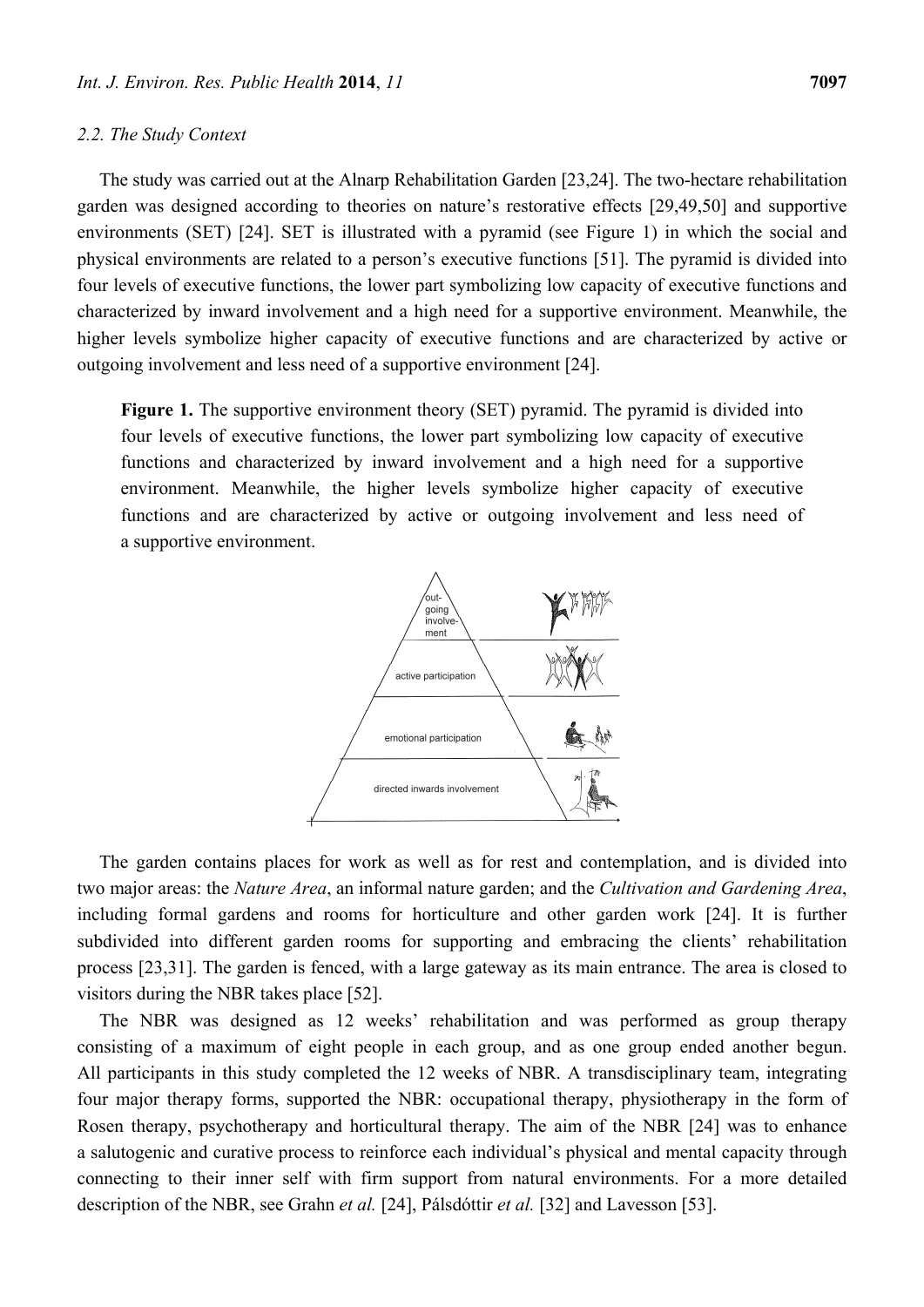#### *2.3. Participants*

The study sample consisted of 43 former clients (35 female and eight male), all of whom had participated in a 12-week NBR. The inclusion criteria for participating in the NBR were (i) on long-term sick leave; and (ii) one of the following International Classification of Diseases (ICD-10) as the primary diagnosis: psychiatric diagnosis of adjustment disorder and reaction to severe stress (ICD-F43), or depression (ICD-F32.0, F32.1). The exclusion criteria were known drug and alcohol abuse. All participants were Swedish residents, and their age range was 25–62 years (mean 45.5 years). Their professions included various academic and practitioner positions.

## *2.4. Data Collection*

This single-case study concerned the location and the intervention as a current whole, in this study defined as nature-based rehabilitation. A semi-structured interview approach was chosen, as it can explore and illuminate how clients experience their rehabilitation process in relation to the role of the natural environments in this specific context [45]. A longitudinal approach [44] was chosen to cover the seasonal variation as well as the variation over several years and the study was carried out during the period of four years, in 2007 and from 2009 to 2011. All study participants signed written consent before the interview took place [54]. The first author individually interviewed each client within one month after they ended their rehabilitation, and all interviews were audio-recorded and transcribed verbatim. The approximately hour-long interview was conducted with an informal approach, aided by an interview guide concerning the participant's experience of nature-based rehabilitation in relation to the role of the natural environments at the Alnarp Rehabilitation Garden. A map of the garden area was used to ensure accuracy, *i.e.*, that the informant and interviewer were discussing the same location in the garden, as well as to generate more discussion. An ethnographic approach was chosen as it allowed the researcher to see and experience *in situ* how the intervention took place [55]. The first author participated in the NBR, first during spring 2010 and then again during spring 2012, observing the intervention as a current whole phenomenon. Prior to the observational study, the participants were informed of its purpose and consensus approval regarding the researcher entering the group was attained [56].

### *2.5. Data Analysis*

The transcripts were subjected to IPA, an idiographic and detailed analysis of elements reflecting persons' experiences of an event or a phenomenon and how they give meaning to it [46,47,57]. IPA entails a hermeneutic approach to interpretation, and does not seek a saturation of themes and is not a theory inspired analysis. As the IPA analysis method is taken in several steps, it allows the researchers to approach the studied phenomenon in depth. It is a transparent analysis method with a straightforward approach that the co-authors can easily follow throughout the analysis process.

In IPA, the researcher's background and previous knowledge of the phenomenon studied are recognized as resulting in a more deeper understanding of and reflection on the phenomenon studied [46,47]. The analysis focused on the whole recovery process in the same way for each participant and did not look at differences between seasons, gender or age.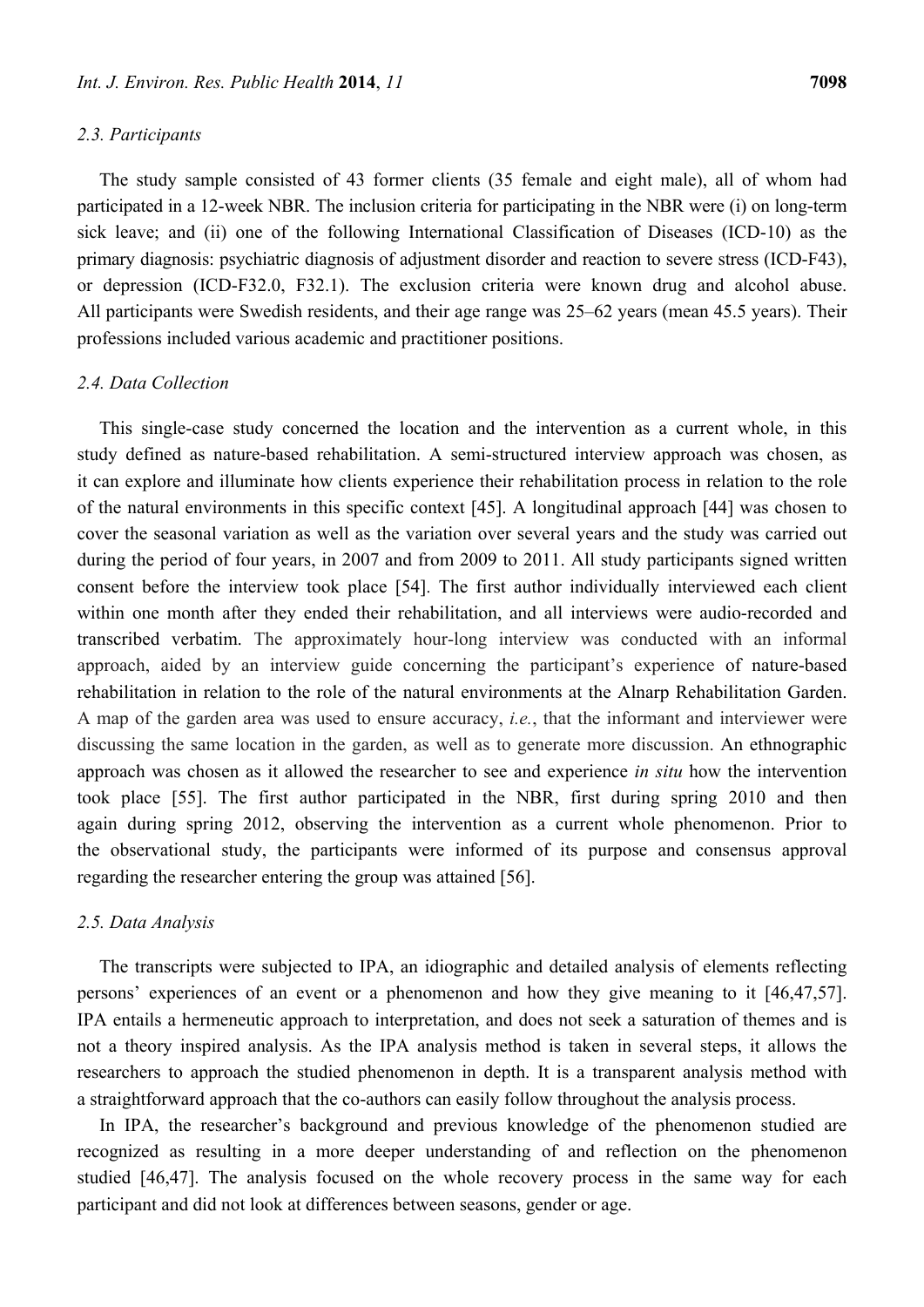In the first step of analysis, each manuscript was read while listening to the recorded interview to ensure that the content of the manuscript reflected what had been said. After this, the first author read each manuscript several times and made notes in the margins, identifying important themes. These notes were compared with the ethnographic field notes written during participation in the NBR. Throughout the whole process of the analysis, the work was discussed with the last author, who also read some of the interviews to establish his own perception of the content and the emerging themes. The themes, including comprehensive extracts supporting each theme, were extracted into a summary document. When the first and last authors had reached agreement on the main themes, subordinate themes, subthemes and dimensions, the findings were discussed within the entire group of four authors, who together agreed on the final version. The final results were revealed to the therapists, experts on the client group that was the subject of this study, for discussion of the trustworthiness of the themes that had emerged. The therapists confirmed that the themes were in accordance with what they encounter in their work.

The regional ethical committee in Lund, Sweden, received a formal application for ethical approval but the study was not considered relevant for evaluation as the participants no longer were in the NBR and could voluntarily participate in the study on their own terms. However, they advised of a written consensus before the participants voluntarily entered the study. The participants could at any point end the interview without further explanations.

## **3. Results**

Three superordinate themes emerged: *Prelude*, *Recuperating* and *Empowerment*. The order of superordinate themes and subthemes is in the sequence with which the participants described the development of the process (Table 1). The length of each phase *i.e.*, *Prelude*, *Recuperating* and *Empowerment* was highly individual. The dimensions described are parts of an interwoven process within each phase rather than separate sequences like the themes.

**Table 1.** Three superordinate themes emerged from the data: *Prelude*, *Recuperating* and *Empowerment*. The order of superordinate themes and subthemes is in the sequence with which the participants described the development of the process. The dimensions described are parts of an interwoven process within each phase rather than separate sequences like the themes.

| <b>Superordinate Themes</b> | <b>Subthemes</b>       | <b>Dimensions</b>                |
|-----------------------------|------------------------|----------------------------------|
| Prelude                     | <i>Alliance</i>        | Establishing contact             |
|                             | Permissiveness         | Armour off                       |
| Recuperating                | <i>Restoration</i>     | Being present                    |
|                             |                        | Being one with nature            |
|                             |                        | Peace and tranquillity in nature |
|                             | Awakening & processing | <b>Entrusting nature</b>         |
|                             |                        | Inspired by nature               |
| Empowerment                 | Moving on              | Challenging oneself              |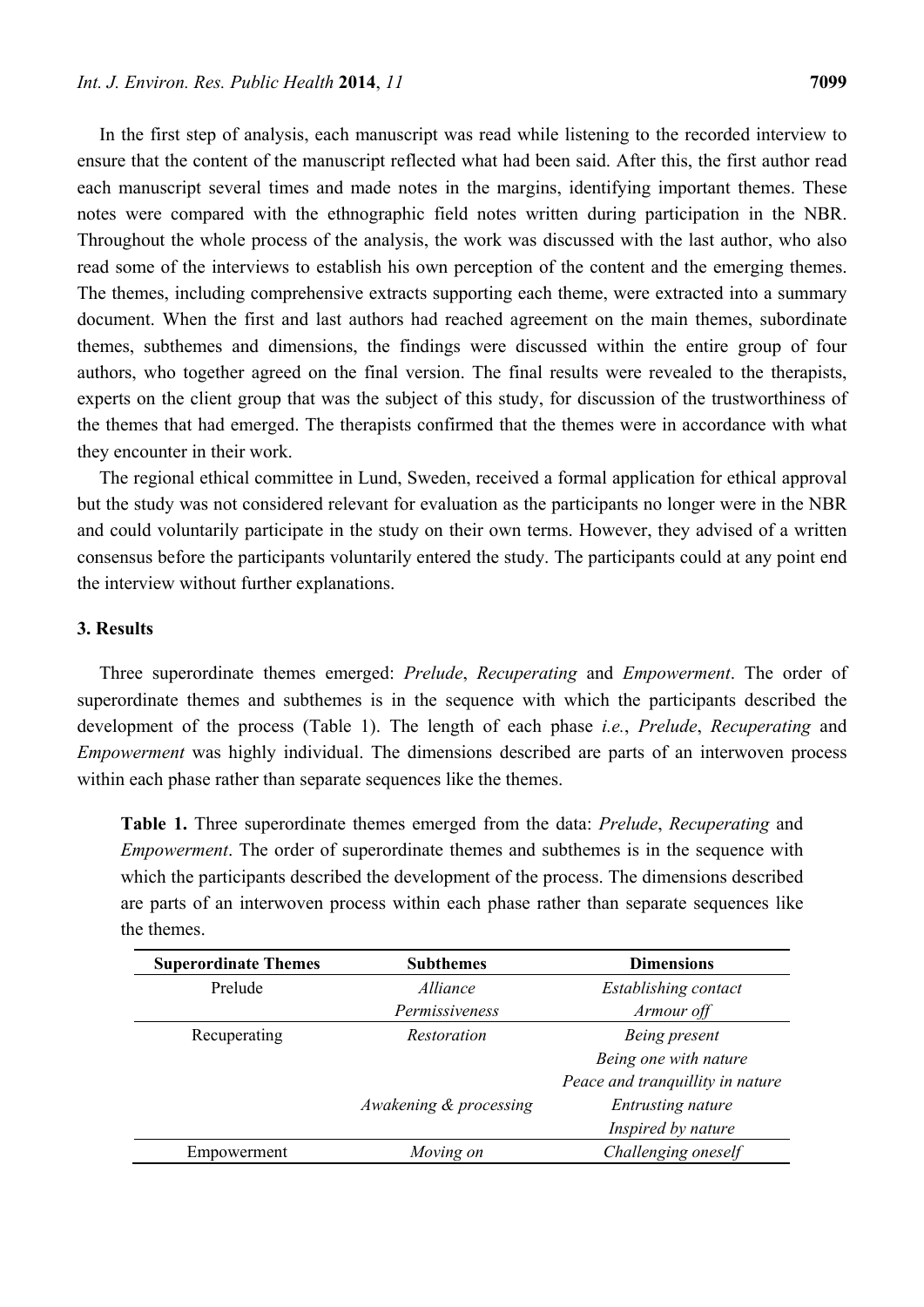## *3.1. Prelude*

Two subthemes emerged: *Alliance* and *Permissiveness*. It was important to safely settle into the new environment before the participants could start taking notice of everything else around them: "*First settle in, feel safe and know the others, then start opening up and breaking patterns.*"

#### 3.1.1. Alliance

*Establishing contact*. The participants explicitly expressed that the entrance through the gate into the garden marked the border between their hazardous everyday life and a place of seclusion and security. The garden was closed to visitors (outsiders) during the time of the intervention, which in turn offered privacy and satisfied the participants' need to feel secure in these new circumstances. The gate became the symbol of a world of sanctuary: "…*it's enough for me to just look at that gate, how can I put it, yeah I mean I don't have to achieve anything here; it's a sanctuary, it's a sanctuary, yeah.*"

The whole physical environment was perceived as a coherent whole where no odd pieces, materials or colours disturbed the experience of being in a well-balanced and harmonized wholeness: "*it's not cluttered so that you get a whole lot of sensory impressions; instead, it's calm and peaceful somehow.*" The lush garden enhanced the feeling of embracement, and soon became a neutral meeting place where new arrivals could establish contact and a relationship with the environment, the team, the group and themselves: "*As an individual, I can meet with these people and try to create a relationship with them based on nothing more than a garden.*"

A well-structured weekly scheme gave a feeling of professionalism. At the beginning of the NBR, the participants experienced the team as an important factor for making them feel at ease and secure. Here, the participants did not need to use their energy on defense but could instead focus on noticing the presence of the safe and secure atmosphere and then enter the context of NBR: "*When you've found security, you can show yourself to the staff, the environment, the group and yourself.*"

The participants felt that being amongst others with mutual experience of what the illnesses has brought about made them a group of equals, had no need for words concerning their condition, and could relax: "*Before I've always felt that when I meet people I don't know and stuff like that I was always tense and… but since everybody's in the same situation it's been so… yeah, felt like I've been able to let a bit more out.*"

## 3.1.2. Permissiveness

*Armour off*. Once the alliance was under establishment, the participants gradually noticed what they expressed as permissiveness. As they constantly carried the heavy burden of fulfilling other people's needs and demands, the new experience of permissiveness became an important step for further engaging in the NBR: "*In order for the healing and recovery to take place, the sense of unconditionality is essential.*"

Many participants explained how the tamed and structured parts of the garden, especially in the beginning, were perceived as demanding and as symbolizing demands for and expectations on achievements. In contrast, the more natural and wild parts of the garden were perceived as less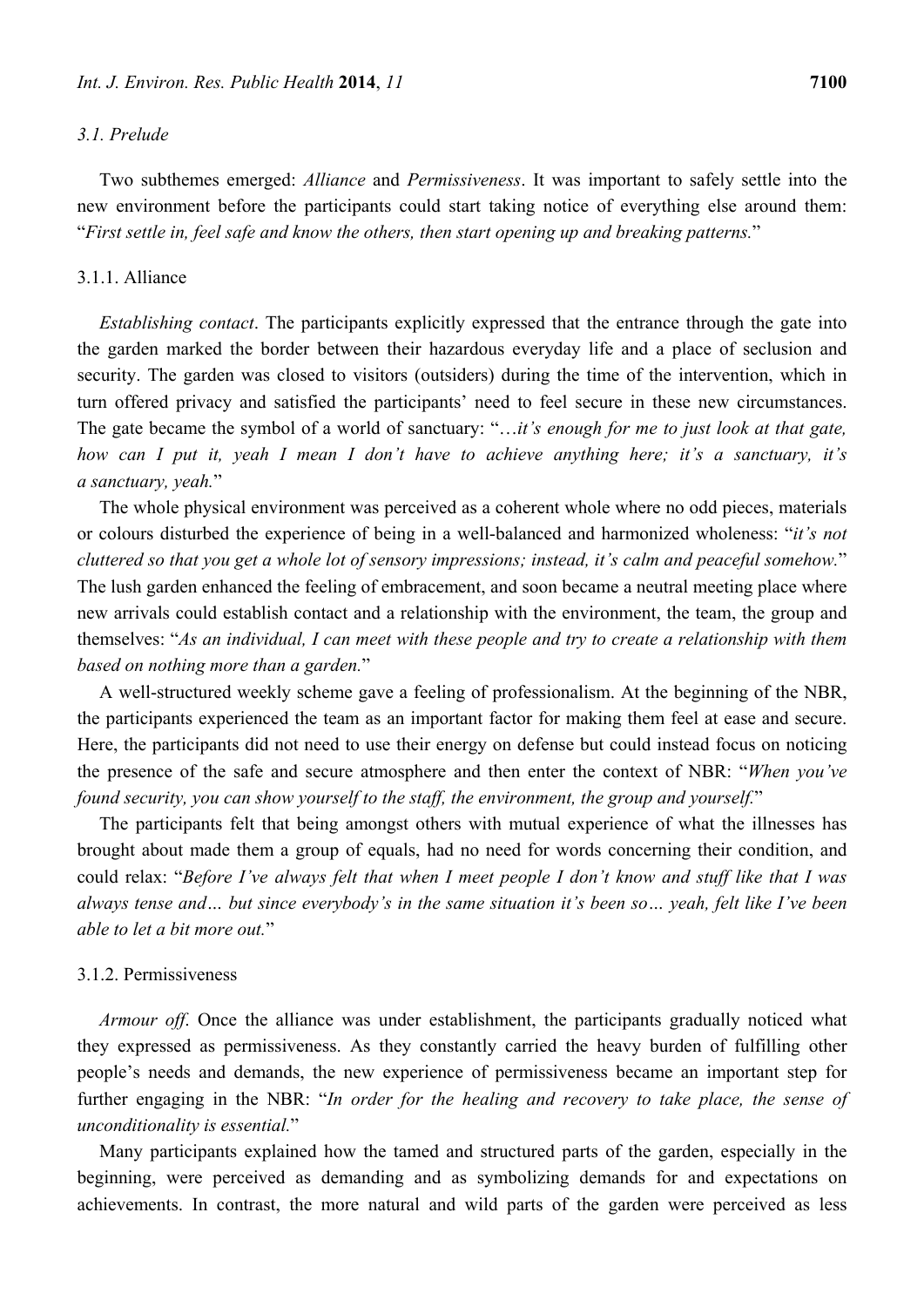demanding, as nature takes care of itself. The undemanding parts gave a sense of freedom to do nothing. In this phase of the rehabilitation process, participants learned to perceive a state of "just being" as restful and permissive: "*In nature I don't feel like I have to achieve anything.* 

*It's enough to just 'be', and that makes me calm.*"

The garden and horticulture occupations were experienced as undemanding tasks, as the participants could enter and leave these as they pleased and had no responsibility for the work to be completed, or for its outcomes. This was a new and pleasant experience, to just be able to enjoy occupations without the usual approach with a focus on performance and results but rather only for the joy of it: "*We had sown basil and oregano, taken geranium cuttings, and propagated mint. I went there to check on the plants, what had happened since the last time—I thought it was fun.*"

The teams' non-judgemental attitude was perceived as crucial for the evolving feeling of permissiveness, and was experienced as something different than what occurs in other social interactions. This gave the participants an unexpected source of energy and positive attitudes towards their own potential for recovery. This was described as an attitude they had not felt before in other rehabilitation interventions: "*Yeah, and I think it's so important to take, I mean to stress that this group has pushed themselves for far too many years. It's of no help if the authorities then also push; that's the worst they can do. It's not that we need to be threatened to do our best; we do that anyway, and have done it our whole life. We needed the possibility to rest instead of being pushed to get better; otherwise nothing would happen.*"

The group of participants had a mutual understanding of the difficulties their illness had caused and could thus drop the social politeness, as everyone understood the lack of strength to keep up appearances. The sense of coherence grew and there was no need for explanation or excuses for their actions, as each person easily recognized her/himself: "*I was afraid to be in a group, but this went away fast because we were all on the same level and you could leave the group without having to explain yourself.*"

#### *3.2. Recuperating*

The second superordinate theme, *Recuperating*, is characterized by the participants' mental and physical recovery supported by nature. Two subthemes emerged from this superordinate theme: *Restoration* and *Awakening & processing.* In this phase, the interaction between the participants and nature becomes more personal and intimate: "*After a while I felt like the garden did a great deal; the team was important, while the garden grew ever more important as time went on.*"

#### 3.2.1. Restoration

Three dimensions were distinguished: *Being present, Being one with nature*, and *Peace and tranquility in nature.* This phase describes the way nature offers opportunities for rest and recovery as a prerequisite for moving on: "*Rest first, and then stand up and walk.*"

*Being present*. The horticultural and garden occupations were used to remind the participants to take breaks during their work. During the break, some participants took a walk in the garden while others chose to sit in the garden before returning (or not) to their task. The plants in the garden served to capture the moment; *i.e.*, the team used them for close-up encounters, inviting participants to smell,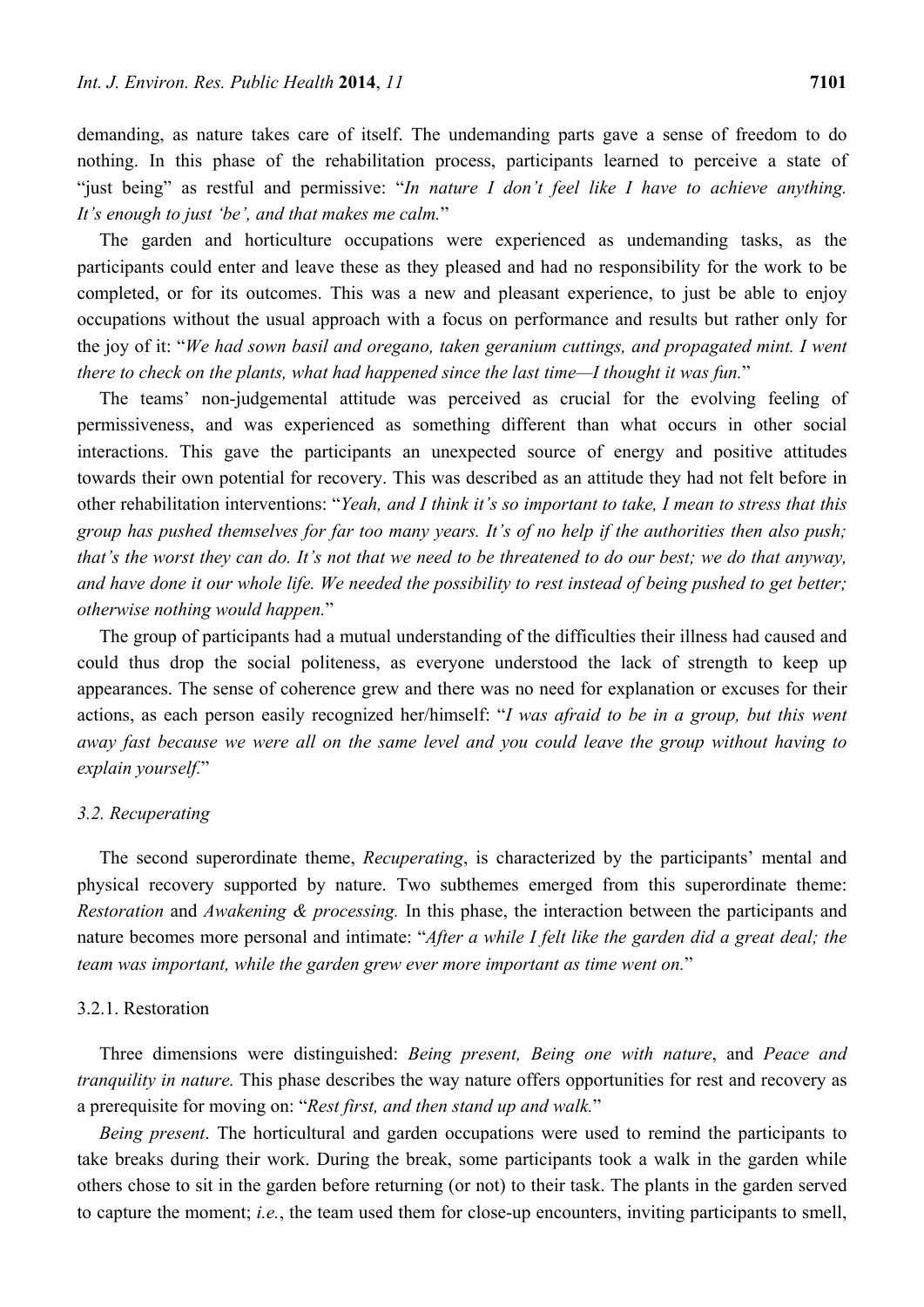touch, taste or look at the plants. The participants reported that this helped them stay in the feeling they were experiencing at that moment. After a while they grew accustomed to the slower pace, and frequently stayed in the moment through sensory experiences in the garden: "*I stood still quite a lot. I could sort of be there next to a flower for a really long time and just look at and smell and pet, or how can I put it, feel it.*"

*Being one with nature*. Many of the participants expressed the feeling of a re-attachment to nature, and described an underlying need for nature, the nature humans had originated from. A strong feeling of being one with nature allowed them to get closer to their inner feelings: "*Nature is the soul's food and drink.*"

Several participants mentioned the negative effects of the urban lifestyle. Before, humans followed nature's rhythm with a balance of rest and play; but now, because of all the technology there is a faster rhythm, accelerating and pressing people's limits to the utmost. Nature cannot be hurried; things have their own rhythm—*i.e.*, a natural rhythm, not man-made. This inspired many participants to redefine their rhythm of life. Urbanization has resulted in a lack of proper rest and recovery, which nature offers: "*People's origins are in nature; it's the intellectual part of our brain that's created the big cities, the demands and the achievements. Our intellect has contributed to the negative spiral without rest; we need the unconditional rest of our natural origins.*"

*Peace and tranquility.* A balanced sensory interaction was experienced as important in order to reach mental peace. The balance was dependent on, e.g., soft colour schemes, familiar plants, things made of natural materials and no interference from alienated interiors (e.g., plastic). The stimuli had to be moderate and not too ordered, so as not to exceed the participants' mental capacity:

*"It can't be too chaotic on the walls; the environment has to exude calm, for example there can't be fire-engine red walls. That wouldn't have worked; it has to be quite neutral and quite basic. Nothing that disturbs the brain, one rather just..."* 

The participants expressed that the total absence of others and the possibility to be alone were very important factors for engaging with nature; the effect of the interaction with nature would be reduced if accompanied by others. This was also expressed as a need to "hide" from others and just be alone with one's thoughts and feelings. The garden offered many different locations for the participants to seek out: *"… I have wandered down along the trees here, because here you can also be alone and nobody sees you, and one day when I was especially upset and angry too, and didn't want to be with the group, I wandered down here somewhere… and I guess it's because in some way it's about getting as far away as possible and not needing to relate to anybody else, but just being alone."* 

The noise from the highway could sometimes disturb the participants when they were resting in the garden. If this happened, some of them screened the noise with water or by going into a greenhouse or moving to the farthest parts of the garden: "*When I listened to the gurgling water it did away with the traffic noise.*"

Some sounds that were perceived as positive were the birdsong and/or bird twitter, the sound of the wind whispering through the tree canopies and grasses, and the sound of raindrops falling. These were described as being soothing and calming. Repeatedly, participants commented that the sounds of nature are instinctive to us and very familiar since humans have lived in nature for thousands of years, but that the new sounds in the urban context are not as familiar and are therefore more disturbing: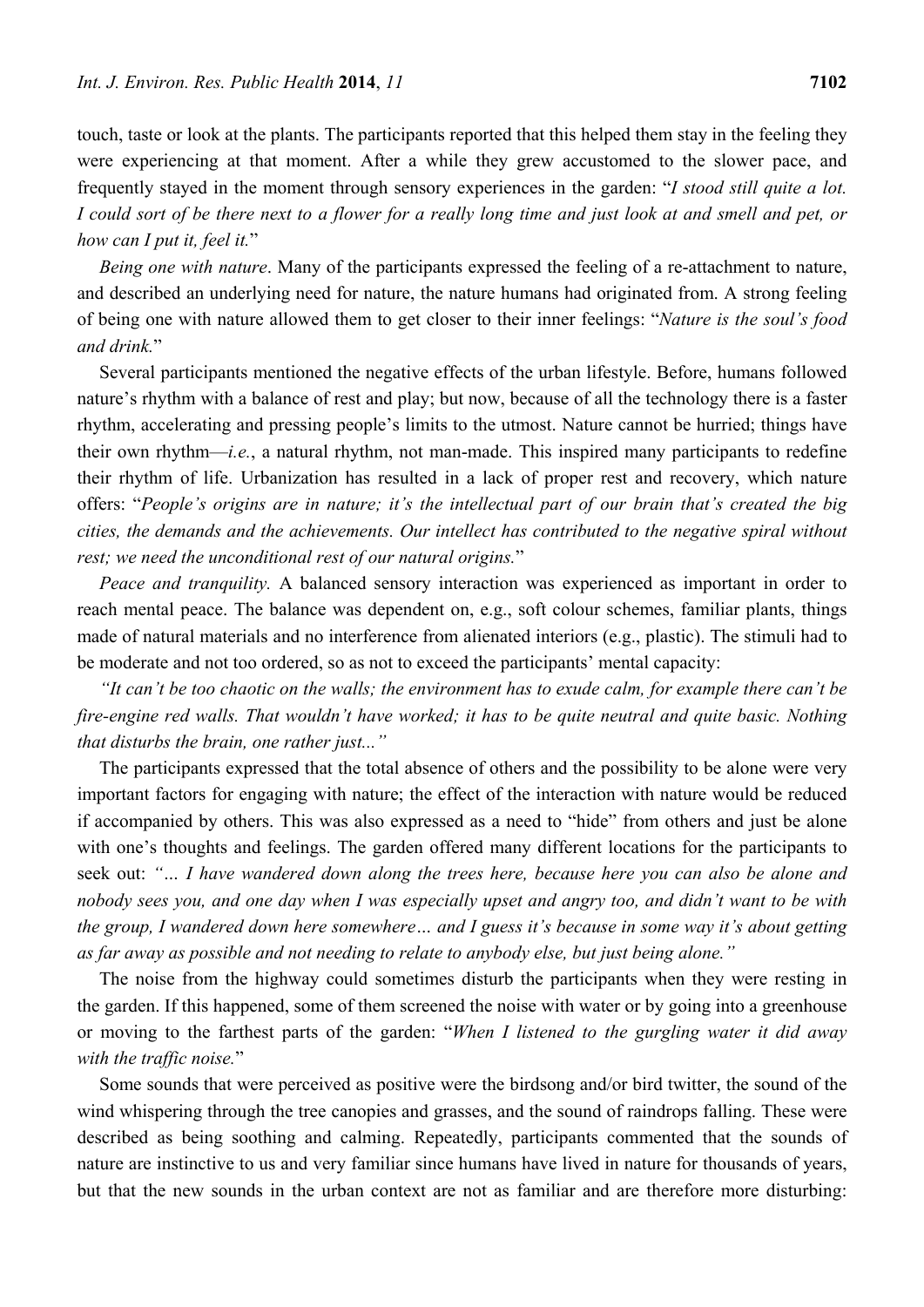"*Natural sounds are more acceptable than industrial sounds and cars; they're interpreted differently because man has had them around for thousands of years while other sounds are rather disturbing.*"

Close encounters with the natural elements were a source of restoration. Water, in all forms, was described as the source of a deep experience of tranquillity and inner peace; as either snowflakes falling from the sky, the morning fog that looked like a blanket gently covering the garden, or raindrops falling into the pond and making circles on the surface. Many participants told about how they looked at the water's surface, following raindrops or the fishes in the pond. Participants described that this became a meditative state, a kind of mindfulness that helped them restore their energy: "*When looking in the mirrored surface of the water, I felt how my body was just filled within this calm and was filled with energy. I reach this feeling of meditation where time doesn't matter.*"

When the participants watched the sky, the clouds and birds helped open their minds and allowed them to dare to see beyond the wall of defense they had mentally built around themselves. The sky had no limits, and one's mind could be set free without judgment from others. Being one with nature required no words—it was the feeling that mattered: "*But the closer you get to nature the more you end up in some sort of sensuality. Yeah, disconnect parts of the intellect more and more. Like I said, it's the same as what meditation does; it's disconnecting the mind, the ego, or whatever you'd call it. Yeah but I mean that it's nature itself that, I mean, gives something meditative without you having to exert yourself, or if you want to call it something else; but you get that rest in its natural origins without too many intellectual superstructures.*"

Many preferred a secluded place in the sun, feeling the sun on their skin and how the tiredness just ran off them and their whole body relaxed. By hugging a tree or lying on the ground they felt force of nature within, which in turn gave them a feeling of belonging to some greater whole: "*Hugging a tree is delightful and peaceful, it's a very strong and safe feeling, the tree radiates tranquillity. They (the trees) are strong enough to carry you and protect you. This feels very stable and connects you to some greater whole, a part of a larger life-energy.*"

#### 3.2.2. Awakening and Processing

Two subthemes were distinguished: *Entrusting nature* and *Inspired by nature*. This phase describes the way nature supports and inspires the participants in their process.

*Entrusting nature.* The illness had made the participants feel skinless, exposed and vulnerable, but they expressed that nature embraced them and became a kind of patch on their wounds. The variation of the garden rooms enabled them to seek out a place that harmonized with their moods and needs. Several participants sought support with nature before and/or after attending a session with a therapist:

"*…Especially after the Rosen therapy; then I walked down here and kicked things and…then I walked down here, down here is where I walked, and then around, so I could walk and I swore and cursed and cried and carried on all by myself to just be alone and sort of try to let off steam and sort of let out everything X had put into motion.*"

The participants described that nature embraced and supported them when they were processing strong feelings and emotions. Their trust of nature was sincere, and very intimate and deep communication emerged when these often-painful processes came to an end: "*To cry in despair and let*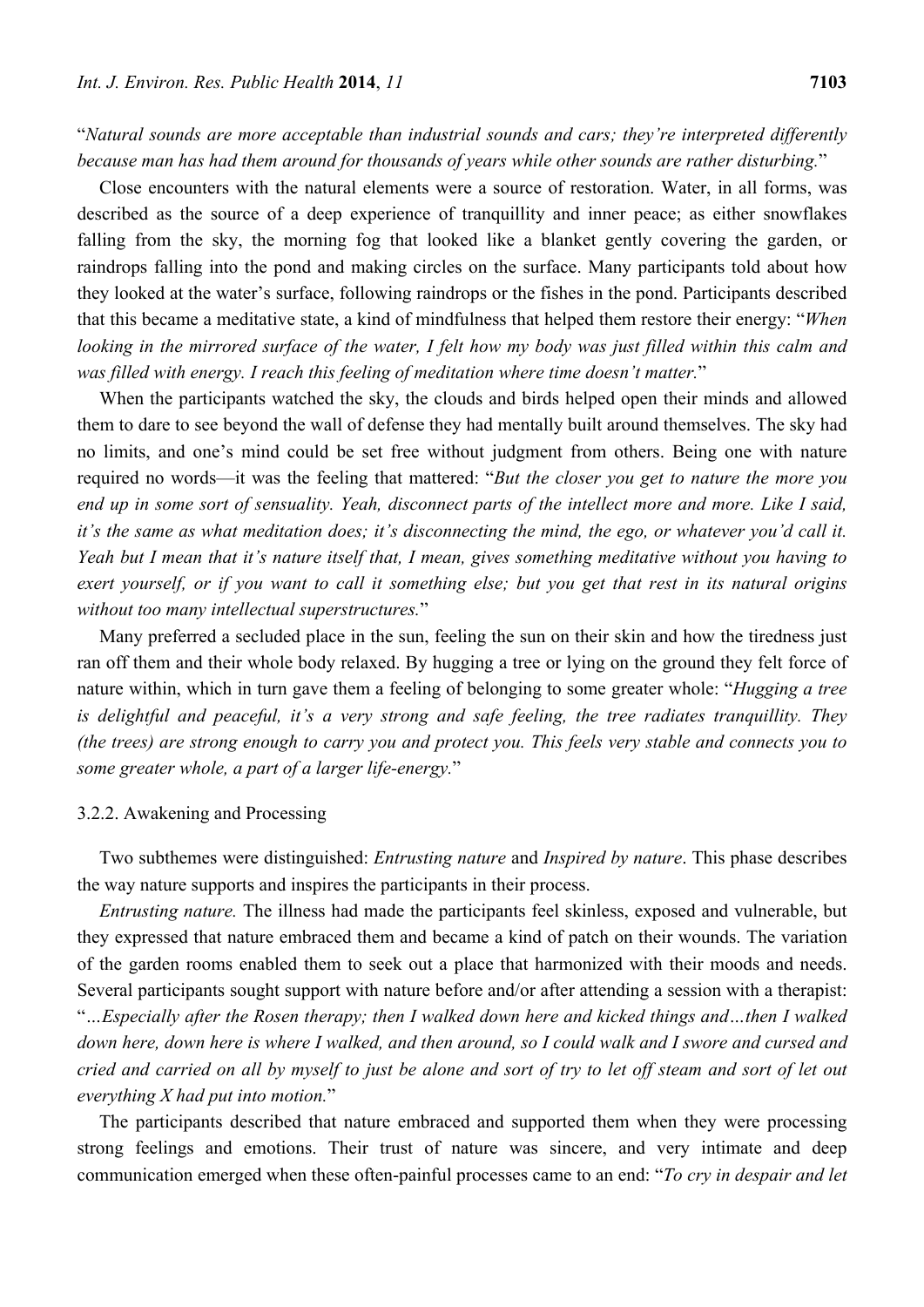*go of all the tension that was inside of me; I felt bad and it felt like there was no point living with this. I didn't want to let go of these feelings in front of other people, but the garden and nature could take it.*"

The possibility to act instantly on the feelings and emotions that were evoked was expressed as crucial in order to move on with the participants' processes and, most often, bring them to an end. They described that nature helped them "be in their feelings" instead of their head and thoughts, and just let the feelings find their right place: "*When I felt frustration in my body I just wanted to dig something, and I did that for five minutes and then it was over. Before, I had to be at the gym for a long time to get rid of my frustration but now five minutes in the garden is enough and then it's over.*"

Nature touched the participants on a profound level. Often, when sad or deeply moved, they were in need of a secluded and secure place, out of sight from others, preferably with a view over the surroundings. Some struggled through thorny bushes or sought refuge in primitive and rough places. There was a great need for privacy (the absence of others) to scream and/or cry out loud, growl, throw things, kick and stamp on the ground without someone watching or hearing them. For others, being embedded in vegetation comforted them and enabled them to experience feelings of relief deep within: "*I laid in the grass in the sun, smelled the grass, it felt so good. I laid near the grass and could cry, properly cry like a child; that I had been carrying that for such a very long time.*"

*Inspired by nature*. The participants described the outdoor environment as an infinite world with unlimited freedom, a source of creativity whereby one can discover wonders that evoke delight and joy. Exploring the garden, looking into details and finding new things were experienced as inspiring. There was something enticing about setting out on an excursion to find an unexpected pleasure: "*Walking in the garden offers possibilities to find things you wouldn't normally see: smiley faces in the pistils, how the insects work and move around. See a mini-world that moves along at its own pace. All this arouses happiness you don't find at the hospital.*"

As the participants grew stronger they gradually participated in the horticultural occupations, finding them inspiring and joyful. Some participants mentioned that caring for the plants and handling them reduced their stress and allowed a feeling of being happy to emerge: "*So often when I was stressed, I actually went to those geraniums and it made me so happy that they were growing and it made me calm to look at them, and happy that a flower had bloomed and…it just feels so nice.*"

Plants inspired reflection on one's own needs and life situation, a kind of symbolic communication. For instance, replanting seedlings in larger pots evokes reflection on one's own situation of "replanting" oneself, needing the right soil and nutrition to grow and prosper in the future. Also, following that little seed as it grew into a larger plant gave some participants hope for their own growth, given the right growth conditions. Some participants mirrored themselves in the plants they found in the garden: "*No, one tree would suppress the other; I didn't like that…No, I don't like that—everybody should have space to live, should have a bit of room…it was the symbolism I saw; I mean if it had been somewhere else, but here it absolutely can't be that way because here everybody's supposed to get new soil and be able to grow, start again and start to grow, and then there can't be somebody who sort of suppresses. It was like…yes! Now this tree's going to sort of rise up, and then I'll rise up too.*"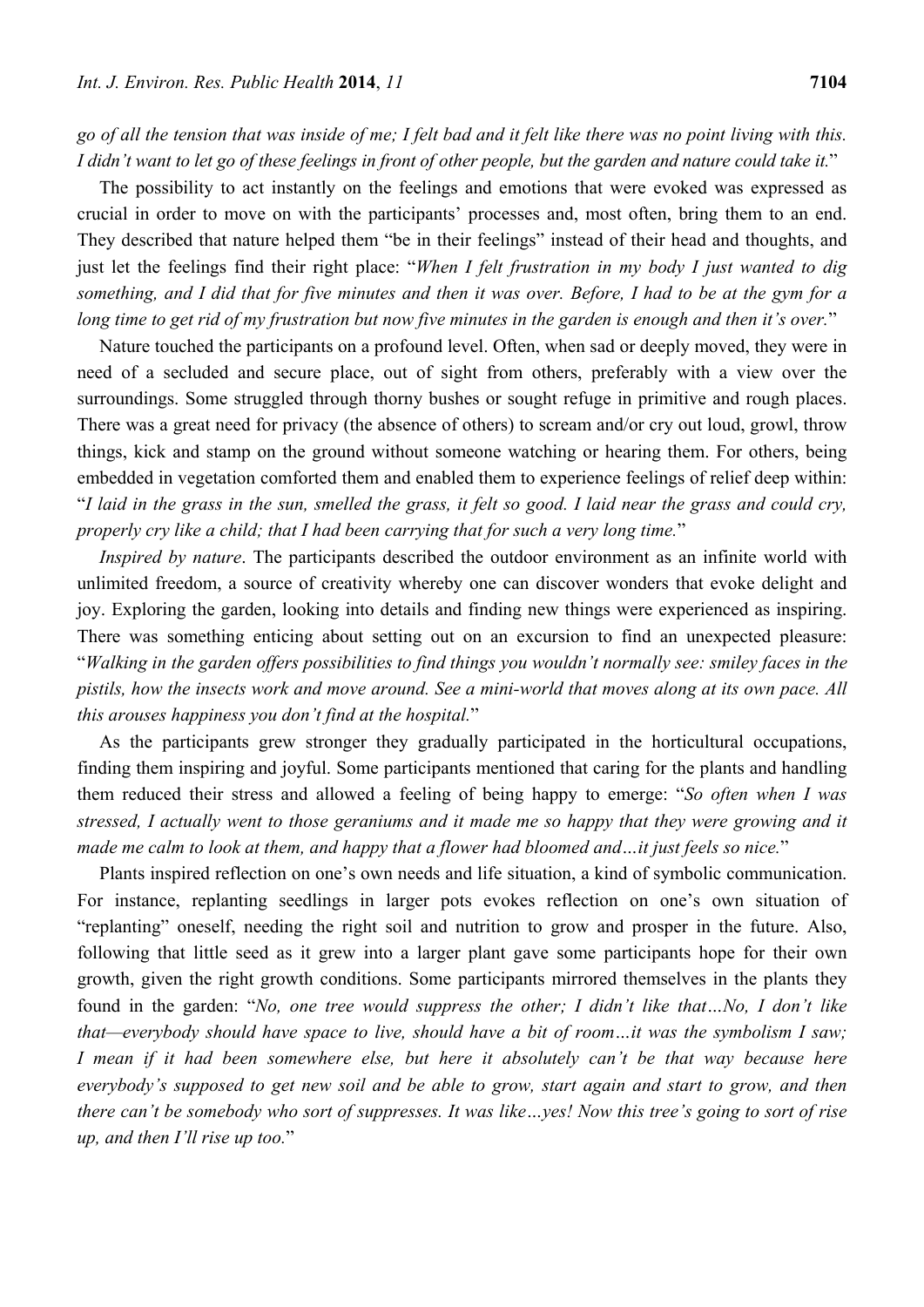#### *3.3. Empowerment*

The third superordinate theme, *Empowerment*, is characterized as an external process which builds a person's self-efficacy. One subtheme emerged: *Moving on* including the dimension of *Challenging oneself*. In this phase the garden becomes an arena of challenge, where boundaries are broken and new approaches tested before one enters the arena of everyday life with a more sustainable approach to one's way of living.

# Moving on

*Challenging oneself.* Many participants described that towards the end of the NBR they possessed an inner strength to be who they are rather than try to live up to an image based on others' expectations. They were able to face challenges they would have had difficulty encountering before the rehabilitation, and even challenged themselves in different ways to test their newly acquired strengths. Some used the wilder parts to take a challenging walk, finding it a bit fun as well: "*And here it was also that you stumbled over blackberries, so it was a bit of a challenge; I think I'm the type who*  likes challenges too in some way. I have to go through all the cracks and I have to go through *everything there is. I know I was down here a long time and walked where you basically have to crawl and climb, but I'm a bit that way.*"

Many participants described using the outer boundaries of the garden as their breaking point for stepping over their mental boundaries regarding what is and is not acceptable to do. They went beyond the formal boundaries of the rehabilitation garden without knowing whether this was allowed, since the parts beyond contained experimental fields for different crops and an abandoned orchard, closed to visitors. Once they were beyond these boundaries, feelings of freedom and tranquillity emerged. This made them eager to try to break other boundaries in their everyday lives. Some participants used the abandoned orchard to practice "daring" to do forbidden things, e.g., tasting different kinds of apples, throwing away those that were not tasty and seeking out the best ones and enjoying them, or picking the most beautiful flower in the garden or the precious spring flower when hardly anything else alive can be seen, or filling your arms with beautiful pinecones: "*…and that I, like I said, I set up so very many boundaries for myself. I mean I thought Alnarp ended over here, or that rehab ended…Yeah, I've said that that's a high hedge over there so we have to draw the boundary for the area there. I mean it wasn't until the next to last week that I realized there are apple trees, plum trees. Because I'd put up a certain boundary for the area. I know it still felt like I was playing hooky when I sneaked away for the first time, because you…just this feeling that now I'm doing something wrong. Because I wanted to sneak off, I wanted to have apples. Mm. …and then it ended up that I went there and picked an apple and took a bite, but it tasted bad so I found another one. I tested my way, and sort of, and then I picked a bagful and took it home and a bit like that. Mm. I mean I thought it was really nice to go there and*  look at the apples and find the right apple and taste it and...take...When I'd done it the first time the *way was sort of paved in some way. It's a funny feeling to be so limited and put up all these boundaries that nobody at all had told me existed, sort of, and then…With a bit of practice, you dare to test things. I think this thing with the apple orchard was really an expression of my sneaking away and wondering if I'm allowed to be here; I actually don't give a damn if I'm not allowed to be here.*"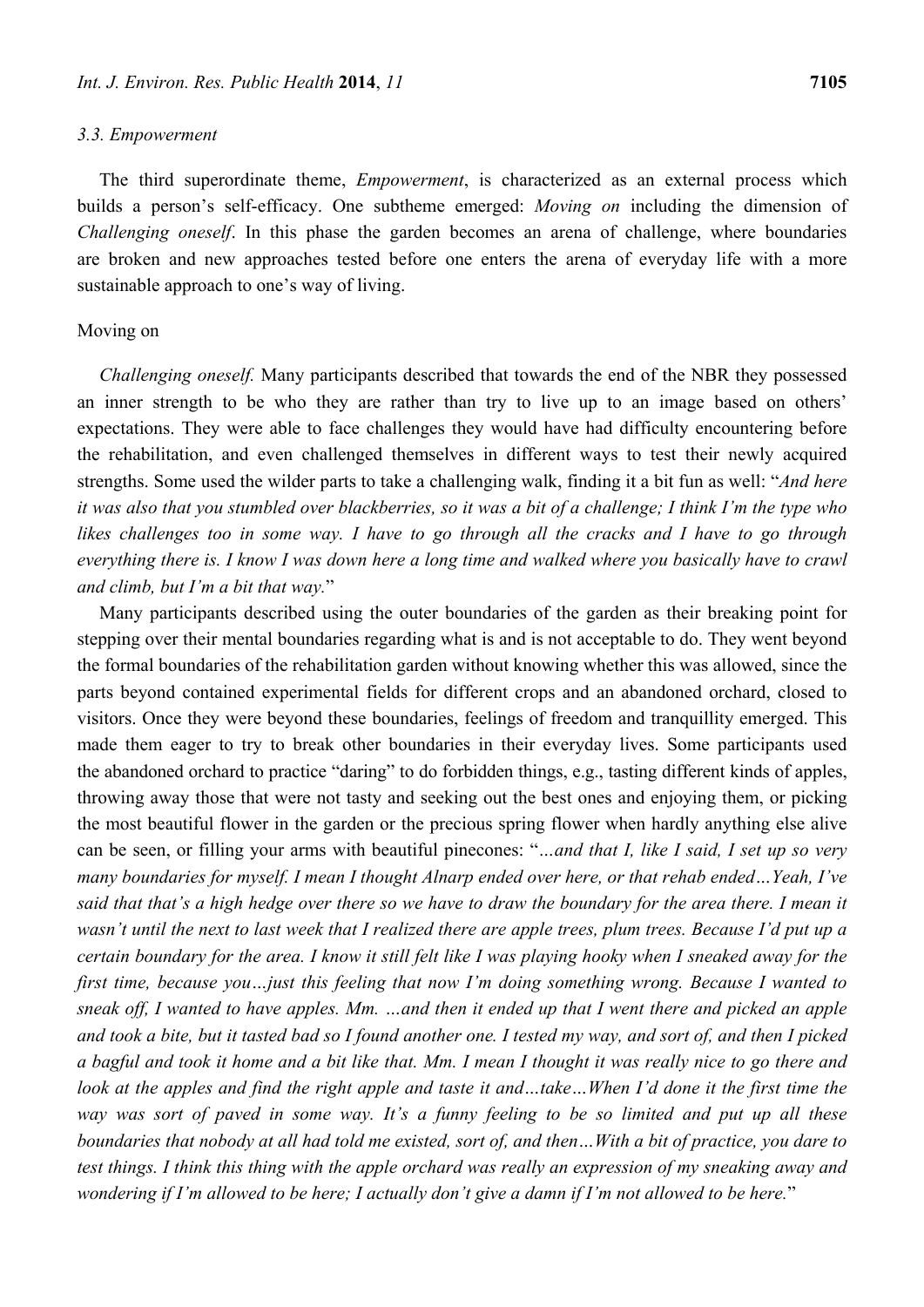The results show that most participants go through three distinct phases during nature-based rehabilitation process. Several aspects of this process can be found in other therapeutic situations [58,59]. What is unique in the NBR is that the participants found support in the natural environments (nature) during all three phases. This partially confirms earlier findings of Grahn and colleagues [24]. However, there are some crucial differences. This applies mainly to the finding of the *Prelude* phase and the component *Social quietness* as a crucial part of NBR. At the end of the discussion, a new theoretical model of NBR is presented.

*Prelude*, this phase describes the safe and secure frame within which the NBR could originate. In this phase, the primary function of the garden was to enhance the feeling of security and offer a world of sanctuary. Perski [16] described three phases of rehabilitation for this client group, the first being the need for a firm and caring attitude from staff as the clients are in a very vulnerable state. In Grahn *et al.* [24], the need for security and the need to make contact with the surroundings are also highlighted. In this situation, it is of utmost importance that both the social and the physical environments are perceived as safe. The team's role in this phase was crucial for the participants to feel at ease, so that they could let their guard down and not feel alienated.

It seems that the *Prelude* phase was essential in initiating the rehabilitation process, through the establishment of *alliance* and progressing toward the dimension of *permissiveness.* It is recognized that if alliance is not established within the first few sessions there is a profound problem for client and therapist(s) to move further in the rehabilitation process, and it is even recommended that the therapy be terminated [59,60]. Therefore, failure to establish alliance would endanger the progressive move to the next phases of the NBR process and closer encounters with the natural environments*.* Also to be considered is the fact that the participants needed to be in the right phase, *i.e.*, motivated to change and able to participate and receive the treatment offered. Being in the wrong phase could jeopardize their ability to engage from the very beginning [38]. The physical feature of *being away* [29] was experienced as an essential quality that supported the establishment of alliance. The participants expressed that the gateway (the entrance to the garden) marked a distinction between their world of everyday struggle and a world of sanctuary and safe refuge in the rehabilitation garden. Once they passed through the gateway and had closed it behind them, the participants expressed having a strong feeling of being in another world, a world of acceptance and permissiveness. Tenngart Ivarsson [52] also identified the participants' need to escape from reality (*being away*) and described the garden as a safe place, a refuge from the unwanted distractions of everyday life, a place offering physiological relaxation and psychological contemplation.

During the *Prelude* phase, most occupations were directed towards *just being, lowering one's guard* and *relaxing*, all characterized as *introvert* or outwardly inactive, as from the outside it appeared as if the participants were not doing anything. However, on the inside they were highly activated. The SET recognizes *inward involvement* when a person has a low capacity of executive function, which in this study was the actual state the participants were in when they entered the NBR [24], although SET suggests that participants start to communicate with their surrounding natural environment directly from the start; that the natural environment acts as a therapist from the very beginning. Conversely, results from this study find that for this to happen, participants need a firm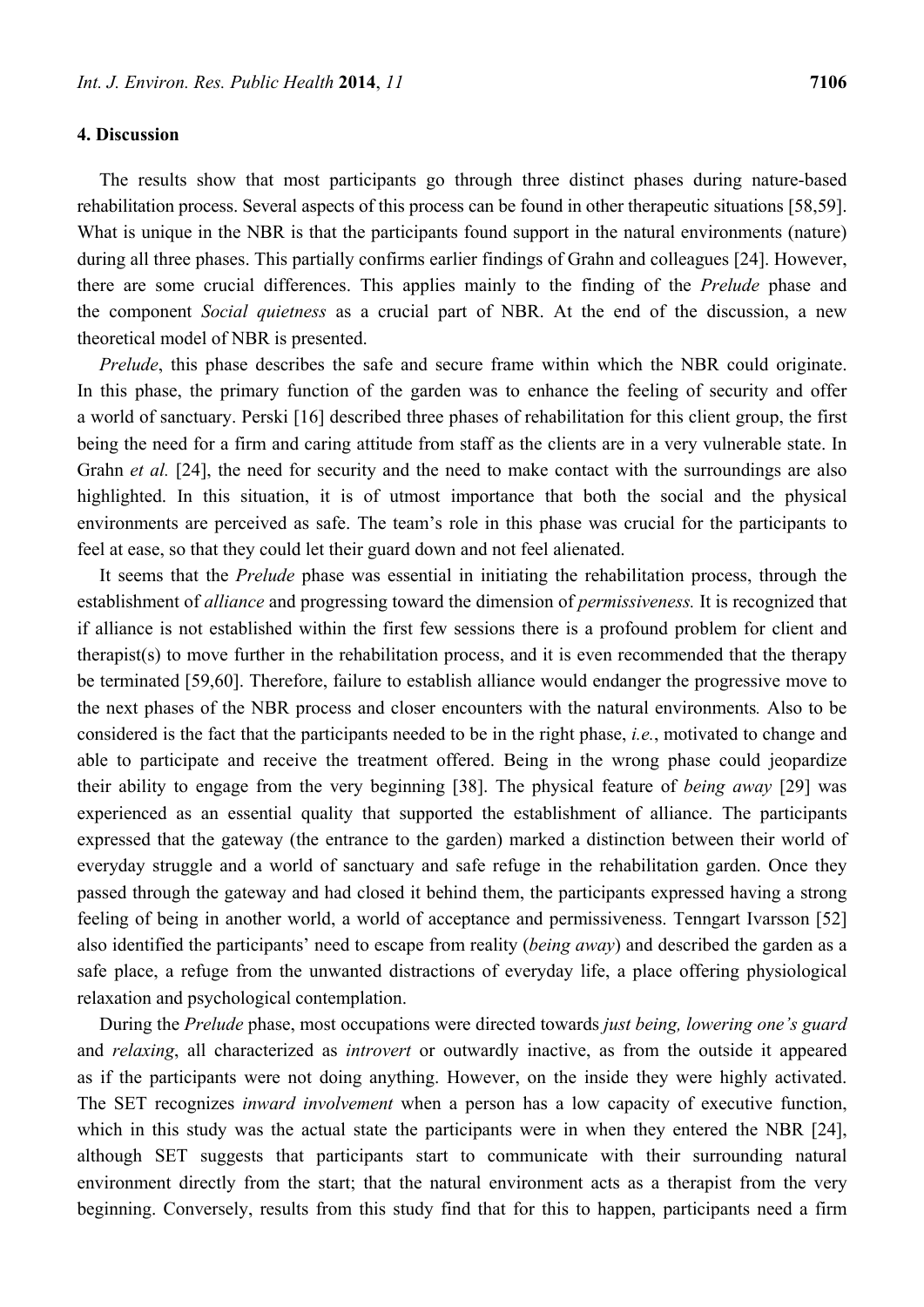*Prelude* phase. Moreover, *Introvert occupations* became important throughout the whole rehabilitation period but diminished towards the end as the participants' physical and mental capacity grew.

In the *Prelude* phase the team played a more decisive role in accommodating the participants in new circumstances in a new place. In the next phase, *Recuperating*, the role of the garden and natural environments became more distinct as a vital source of support in the participants' rehabilitation process; here, the process begins to resemble the SET [24].

*Recuperating*—Korpela and Staats [42] argue that by being alone with nature one can restore oneself from both emotional and cognitive stress, and that the company of others may degrade this restoration due to interference with one's engagement with the natural environment. The subtheme *Restoration* was characterized by the participants' rest and recovery in the tranquil natural environment—*i.e.*, alone. The participants specifically expressed that the total absence of others, in this study defined as *social quietness*, was as an important factor for engaging with nature and reaching inner peace and tranquility. This has to do with both sounds and noise from other people as well as the actual presence of another person in one's surroundings. The engagement with nature was negatively affected when others physically entered the scene. The participants described how nature had an all-embracing role when it was not shared with others. This concurs with Ottosson's [51] own experience of solitude in nature. The natural setting became a vital source of healing and recovery when free of other people, who would disturb his interaction and communication with nature.

The participants frequently mentioned the soothing sounds of nature, particularly birdsong and/or bird twitter, as calming and joyful. Recent studies found that the chances of stress recovery were higher when sounds of nature were present, particularly birdsong [61,62]. Grahn and Stigsdotter's [63] findings also suggest that the calming sounds of nature were associated with stress recovery in an urban context. These sounds are the properties of the dimension *Serene* [63] as well as of the absence of disturbing noise or disturbing people, and bear a resemblance to the suggested term *social quietness*.

Nature's great capacity to offer opportunities for effortless *quiet fascination* seemed to become a source of restoration, as Kaplan *et al.* [64] suggest, and the intimate communications involved all senses, deepening the experience as Grahn *et al.* [24] suggested. This also resembles Ottosson's [51] own experiences, whereby he seeks support from the surrounding environment in the process of a journey of recovery after experiencing severe brain damage due to a traffic accident. He found this support in a nearby forest, seeking the comfort of stones, water and plants in his difficult time of recovery. The subtheme *Restoration* bears a resemblance to the lower part of the SET pyramid in regard to the participants' executive functions and inward involvement [24]; see Figure 2.

In the subtheme *Awakening & processing*, the garden was entrusted with both sad and happy emotions. The participants sought out secure places, out of sight from others but with an outlook over the surrounding area so they would not be taken by surprise, where they, alone, could react based on their needs. These places resemble the dimensions *Refuge* ("*A sanctuary, a safe enclosed place… where you can relax and be yourself, and also experiment and play*") [24] and *Compatibility* (fitting with and supporting what one wants or is inclined to do) [29]. Both these characteristics are regarded as properties of restorative and supportive environments.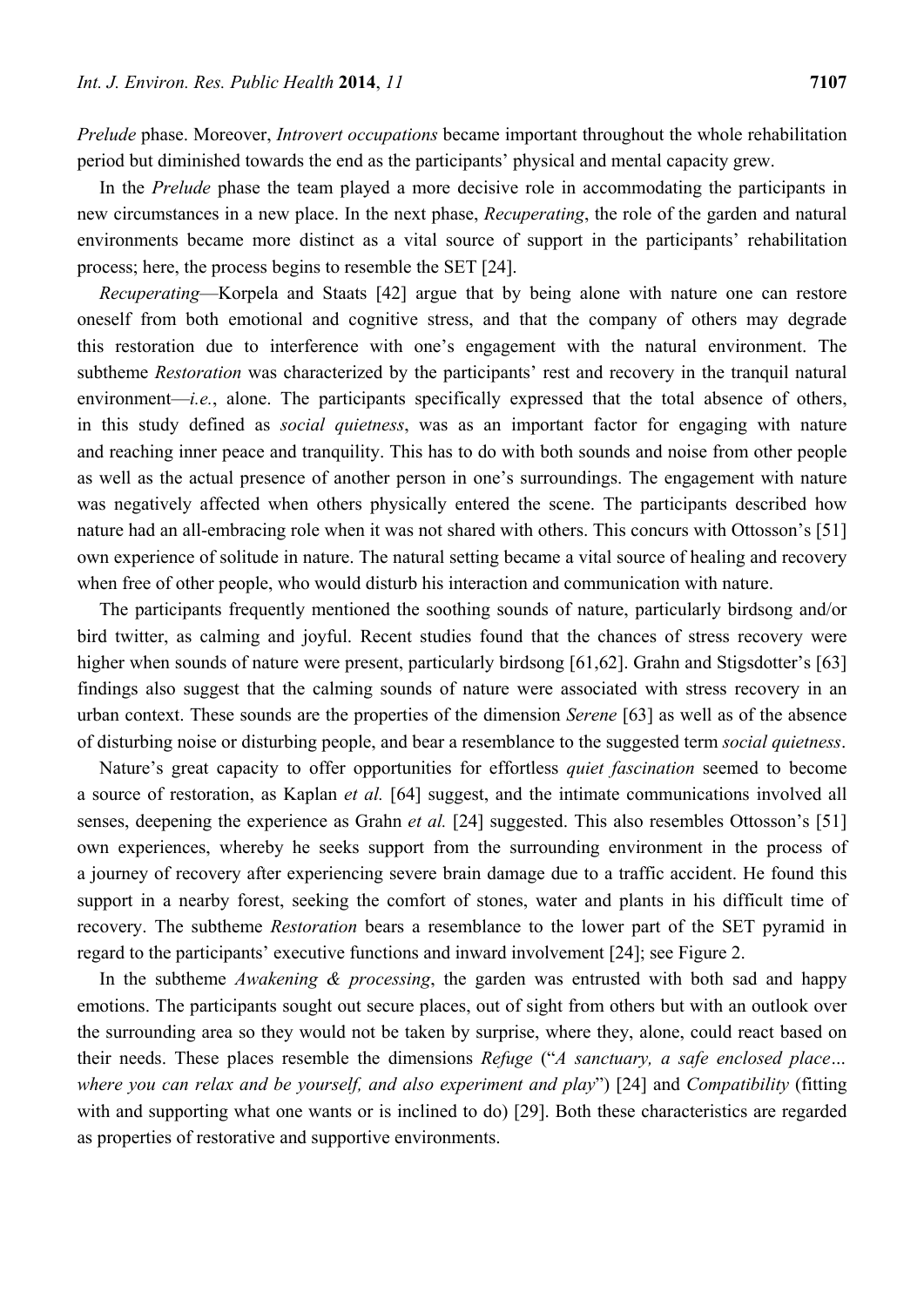**Figure 2.** An explanatory model of nature-based rehabilitation that illustrates the three phases of rehabilitation—*Prelude*, *Recuperating* and *Empowerment*—over time, the occupational repertoire (introvert, reactive, and proactive occupations or *IRP occupations*) and the SET pyramid of executive functions. The *IRP occupations* are connected to the different phases of the rehabilitation process, and correspond to the suggested levels of executive functions in the SET pyramid.



The participants expressed that the possibility to instantly act on the emotions evoked was crucial in order to move on with the recovery processes, and not to be left with them in their heads. This, the participants often repeated, was not possible in the *usual* health care facilities. Other studies have also recognized the added value of having nature to turn to during the recovery process and nature being an essential factor for handling the ongoing processes [38,40,52,65]. Before going to a therapy session, many participants prepared themselves by walking or sitting in the garden, mentally preparing for what was coming. Already in 400 BC, Hippocrates instructed his clients to prepare themselves for an operation through a calm walk in nature, and also recommended this as a vital part of their recovery afterwards. Hippocrates claimed that the doctor should rely primarily on nature and man's own healing powers, reflecting a salutogenic view on recovery [66,67].

From an occupational perspective, during *Awakening* & *Processing*, the later phase of *Recuperating*, the participants began to perform *reactive* occupations, which thus became increasingly dominant over the introvert occupations. Reactive occupations could be characterized as a response to external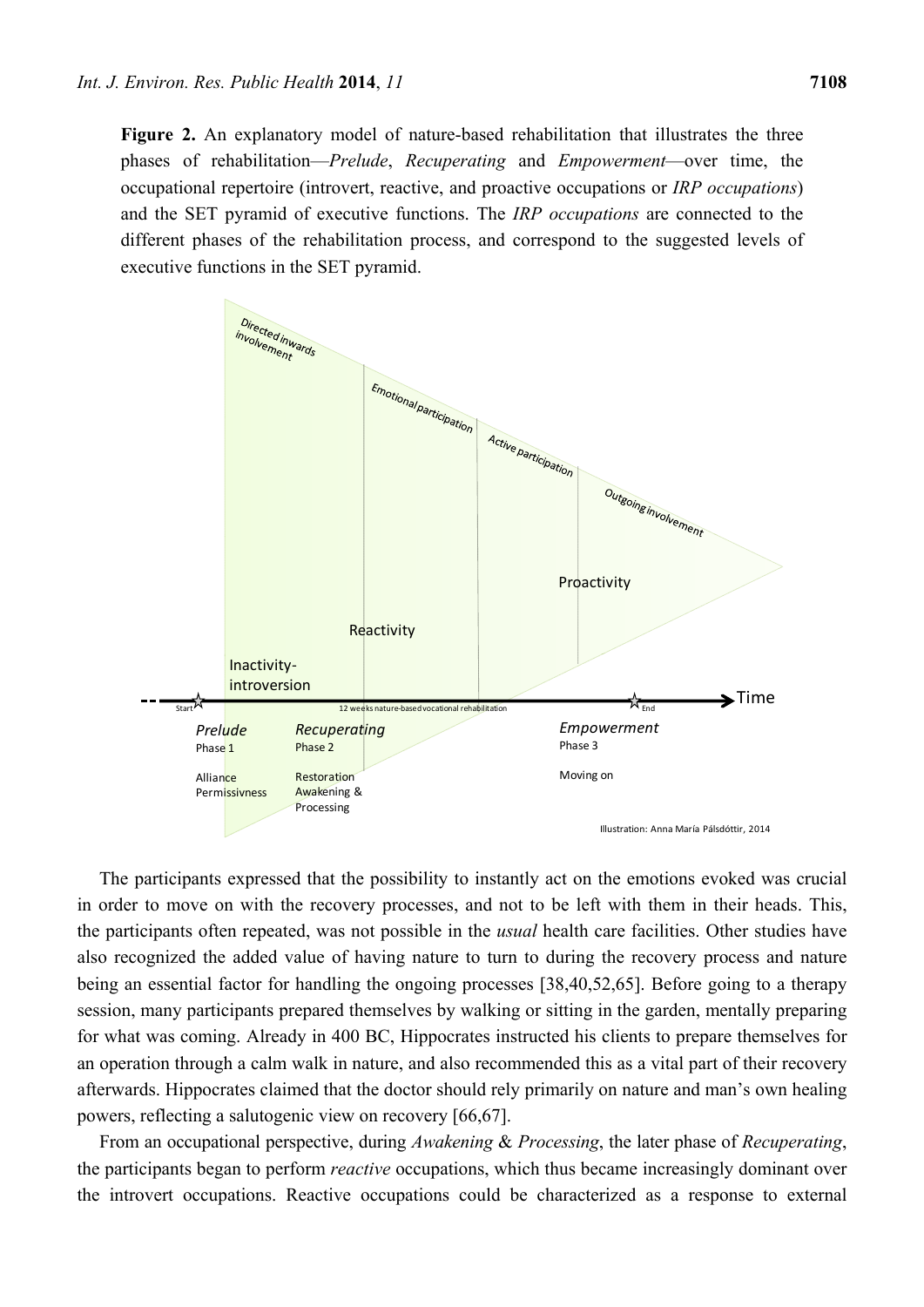stimuli, e.g., therapeutic conversations and actions in the NBR, awakening demanding inner feelings, or other participants' doing and being, which often mirrored their own actions they had not previously reflected on. Also, the natural environment initiated reactive occupations, mainly having to do with a participant's reflections on his/her own life. This can also be illustrated, as is done in the SET pyramid of executive functions, as *emotional* to *active participations* (see Figure 1) [24].

The last subordinate theme, *Empowerment*, handles the phase in which most of the participants *moved on* by *challenging themselves*. Empowerment is characterised by an external process which builds a person's self-efficacy self-esteem and confidence in his/her ability to make good decisions, to control his/her own life and to achieve autonomy [68]. The garden thus became an arena where they could try things out and break their perceived boundaries—which held them back from living a good life according to their own needs and then transfer this to everyday life situations. This is in line with the findings by Eriksson *et al.* [40] whereby the social supportive environment was recognized as an important bridge of experiences from the NBR to everyday life. This is also recognized to be a "try out-lab" for improving everyday function and well-being [65].

The current findings concerning the supportive environment at the Alnarp Rehabilitation Garden resemble the properties of places where one can act according to one's own needs and desires; *i.e.*, the *Refuge* dimension [24] and the property of *Compatibility* [29]. Both of these are components of a restorative environment, and *Refuge* is an important component of a supportive environment [24].

From the occupational perspective; *proactive occupations* came to dominate in this last phase, as the participants challenged themselves based on their own needs and desires by taking initiatives to occupy themselves and explore the outer borders of the garden, illustrated in the SET pyramid of executive functions as *outgoing involvement* (see Figure 1) [24].

*An explanatory model that illustrates the nature-based rehabilitation at Alnarp.* Figure 2 illustrates the three phases of rehabilitation—*Prelude*, *Recuperating* and *Empowerment*—over time, the occupational repertoire (introvert, reactive and proactive occupations or *IRP occupations*) and the SET pyramid of executive functions. The *IRP occupations* are connected to the different phases of the rehabilitation process, and correspond to the suggested levels of executive functions in the SET pyramid. For instance, in the *Prelude* phase the introvert occupations dominate the occupational repertoire, resembling direct inward involvement in the SET pyramid. In the *Recuperating* phase the reactive occupations take over, resembling the emotional participation moving towards active participation. Finally, in the last phase, *Empowerment*, the proactive occupations dominate, resembling the outgoing involvement of the SET pyramid. The lengths of the phases vary individually, but are illustrated in the sequence in which the participants described their occurrence. This is an effort to illustrate how nature and nature-based occupations can facilitate and support the rehabilitation process.

In this study, the natural environments seemed to possess a great capacity to support and embrace the participants' rehabilitation processes as they were being evoked by the professional rehabilitation team. It would be of interest to identify specific locations in the rehabilitation garden at Alnarp that were experienced as supportive, and the qualities of these locations. Based on this, we would like to see further studies investigating and describing the physical features by which the natural environments can affect and support the rehabilitation process for this patient group.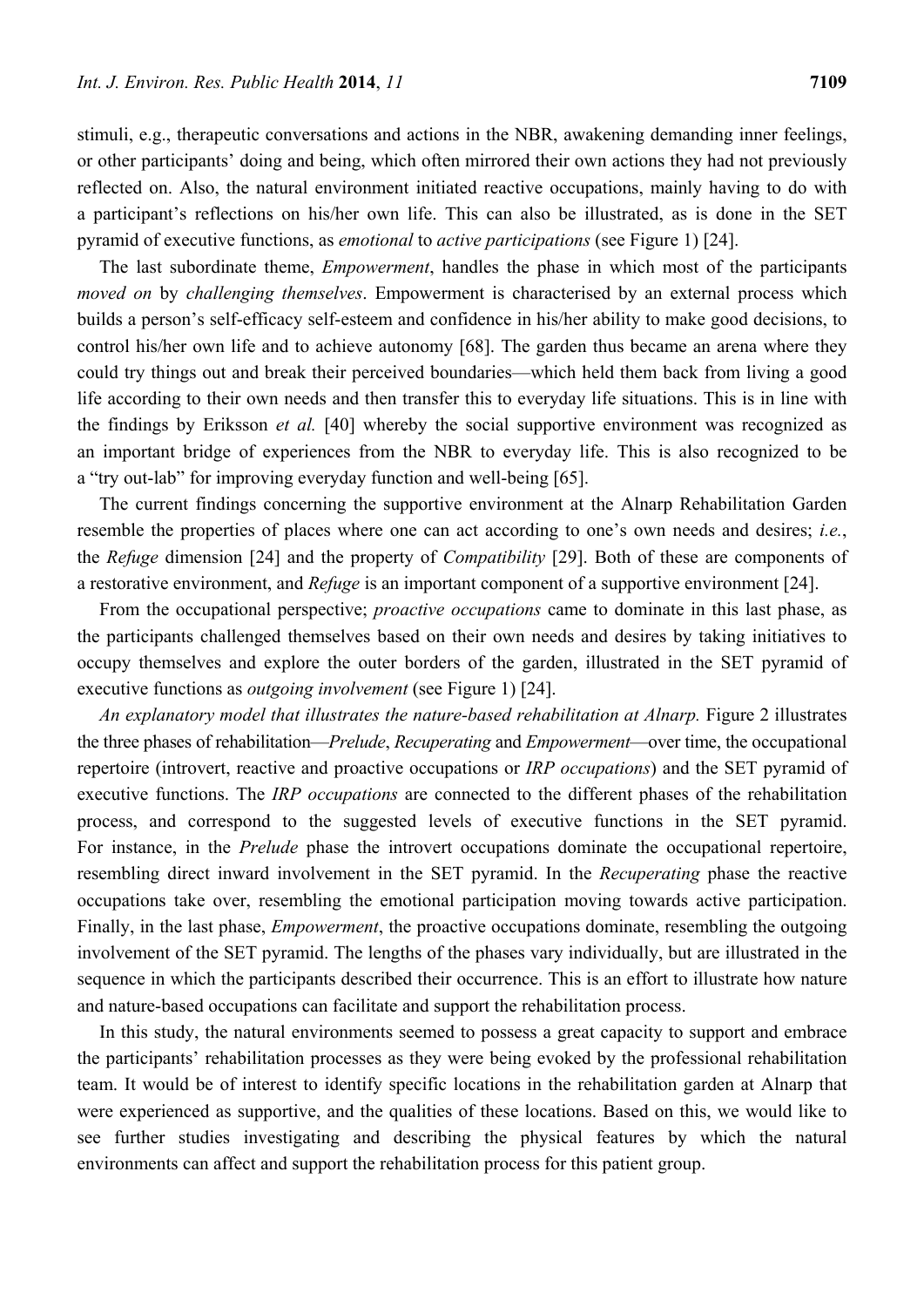#### **5. Methodological Considerations**

This article is based on interviews with 43 participants representing the patient group regarding, e.g., symptoms as well as distribution in age and gender. Data were collected for four years, involving different seasons weather and group constellations. Yet, similar processes recurred and similar dynamics emerged. Many participants had very little experience working in a garden, or even being in natural areas, while others had more experience. This is likely representative of the patient population.

Several participants wanted to show gratitude for having had the opportunity to participate in the NBR, but all had both positive feedback as well as more critical comments. They were overwhelmingly positive to the possibility to be outdoors in "nature" in rehabilitation, but made critical comments about the scheduling of some activities and the traffic noise from the highway, which could be stressful in certain weather conditions (which made the noise worse).

There are some limitations of generalization as the NBR context may vary in terms of rehabilitation team, group size and the physical location. Further, no comparisons have been done with other types of rehabilitation for this group of participants and therefore difficult to generalize about the importance of access to natural environments when undergoing rehabilitation for stress-related mental illnesses.

Considering the large amount of data and the comprehensive analysis work (1190 h) the first author had the overall responsibility for the analysis process. The process of analysis was conducted by first author and was closely followed throughout by the last author to ensure the trustworthiness of the analysis process.

## **6. Conclusions**

For most participants, the NBR process included three main phases (*Prelude*, *Recuperating* and *Empowerment*) supported by natural environments, rehabilitation team and other participants (see Figure 2). The profound non-verbal communication with nature, in the garden, seems not only to be a source of restoration but also to have reconciled complex mental processes during the NBR. Some characteristic components of the supportive environment were identified: *Being away*, *Compatibilit*y, *Serene*, and *Refuge*. This, to a certain extent, concurs with the original design concept of the Alnarp rehabilitation.

The *Prelude* phase seems to be the key for the phases that follow, *Recuperating* and *Empowerment,* to take place. Further, *IRP occupations* are a new way of describing the types of occupations that are important in NBR for individuals with related illnesses. An explanatory model of "NBR" is presented, including the three phases of NBR, *IRP occupations* and a SET pyramid of executive functions (Figure 2). Also, a new component of restorative environment was identified, *i.e.*, *Social quietness*, as an important component facilitating personal and intimate engagement with the natural environments in the *Recuperating* and *Empowerment* phases.

#### **Acknowledgments**

We would like to thank all the participants who generously shared their experiences. Our sincere gratitude to Ingibjörg Jónsdóttir for her valuable contribution to the manuscript. Also, we would like to express our gratitude to the anonymous referees for their valuable comments.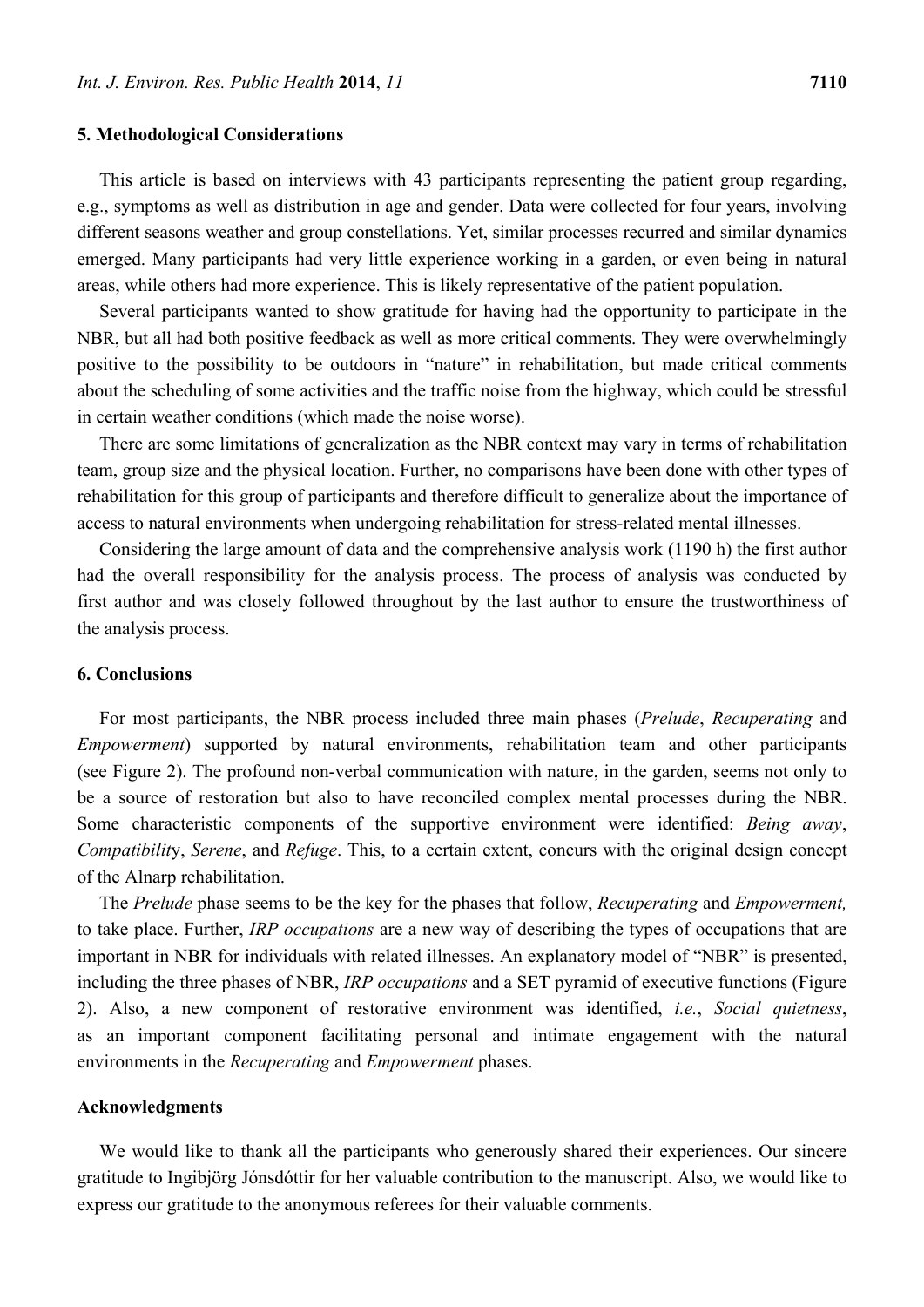#### **Author Contributions**

Anna María Pálsdóttir and Patrik Grahn planned and carried out the design of the study. Anna María Pálsdóttir was responsible for recruitment and follow-up of study participants. Anna María Pálsdóttir carried out the interviews, and performed the analysis in a joint work with the Patrik Grahn, later critically examined by Dennis Persson and Birgitta Persson. All authors read and approved the final manuscript.

# **Conflicts of Interest**

First, second and third authors declare no conflict of interest. Last author is a shareholder in the limited company NAHC AB.

# **References**

- 1. Salomon, J.A.; Wang, H.; Freeman, M.K.; Vos, T.; Flaxman, A.D; Lopez, A.S.; Murray, C.J.L. Healthy life expectancy for 187 countries, 1990–2010: A systematic analysis for the Global Burden Disease Study 2010. *Lancet* **2012**, *380*, 2144–2162.
- 2. Vos, T.; Flaxman, A.D.; Naghavi, M.; Lozano, R.; Michaud, C.; Ezzati, M.; Shibuya, K.; Salomon, J.A.; Abdalla, S.; Aboyans, V.; *et al*. Years lived with disability (YLDs) for 1160 sequelae of 289 diseases and injuries 1990–2010: A systematic analysis for the Global Burden of Disease Study 2010. *Lancet* **2012**, *380*, 2163–2196.
- 3. Svar På Regeringsuppdrag: Sjukfrånvaro I Psykiska Diagnoser. Available online: http://www.forsa kringskassan.se/wps/wcm/connect/40ab7654-ad14-450b-95c8-d6295f98b420/regeringsuppdrag\_sjuk franvaro i psykiska diagnoser delrapport.pdf?MOD=AJPERES (accessed on 20 July 2014).
- 4. Henderson, M.; Glozier, N.; Elliott, H.K. Long term sickness absence. *BMJ* **2005**, *330*, 802–803.
- 5. Stefansson, C.G. Major public health problems—Mental ill-health. *Scand. J. Public Health* **2006**, *67*, 87–103.
- 6. Nieuwenhuijsen, K; Bruinvels, D; Frings-Dresen, M. Psychosocial work environment and stress-related disorders, a systematic review. *Occup Med. (Lond.)* **2010**, *60*, 277–286.
- 7. Arbetsmiljöns Betydelse för Symtom på Depression Och Utmattningssyndrom; En Systematisk Litteraturöversikt. Available online: http://www.sbu.se/upload/Publikationer/Content0/1/arbetsmil jo\_depression/Arbetsmiljo\_depression\_fulltext.pdf (accessed on 20 July 2014).
- 8. Leiter, M.P.; Bakker, A.B.; Maslach, C. Burnout at work*.* In *A Psychological Perspective*; Psychology Press: New York, NY, USA, 2014.
- 9. Utmattningssyndrom. Stressrelaterad Psykisk Ohälsa. Available online: http://www.socialstyrelsen. se/lists/artikelkatalog/attachments/10723/2003-123-18\_200312319.pdf (accessed on 20 July 2014).
- 10. Glise, K. Stress related mental health—What is the problem? *Socialmed. Tidskr.* **2007**, *84*, 94–101.
- 11. Internationell Statistisk Klassifikation av Sjukdomar och Relaterade Hälsoproblem. Systematisk Förteckning. Available online: http://www.socialstyrelsen.se/Lists/Artikelkatalog/Attachments/ 18172/2010-11-13.pdf (accessed on 20 July 2014).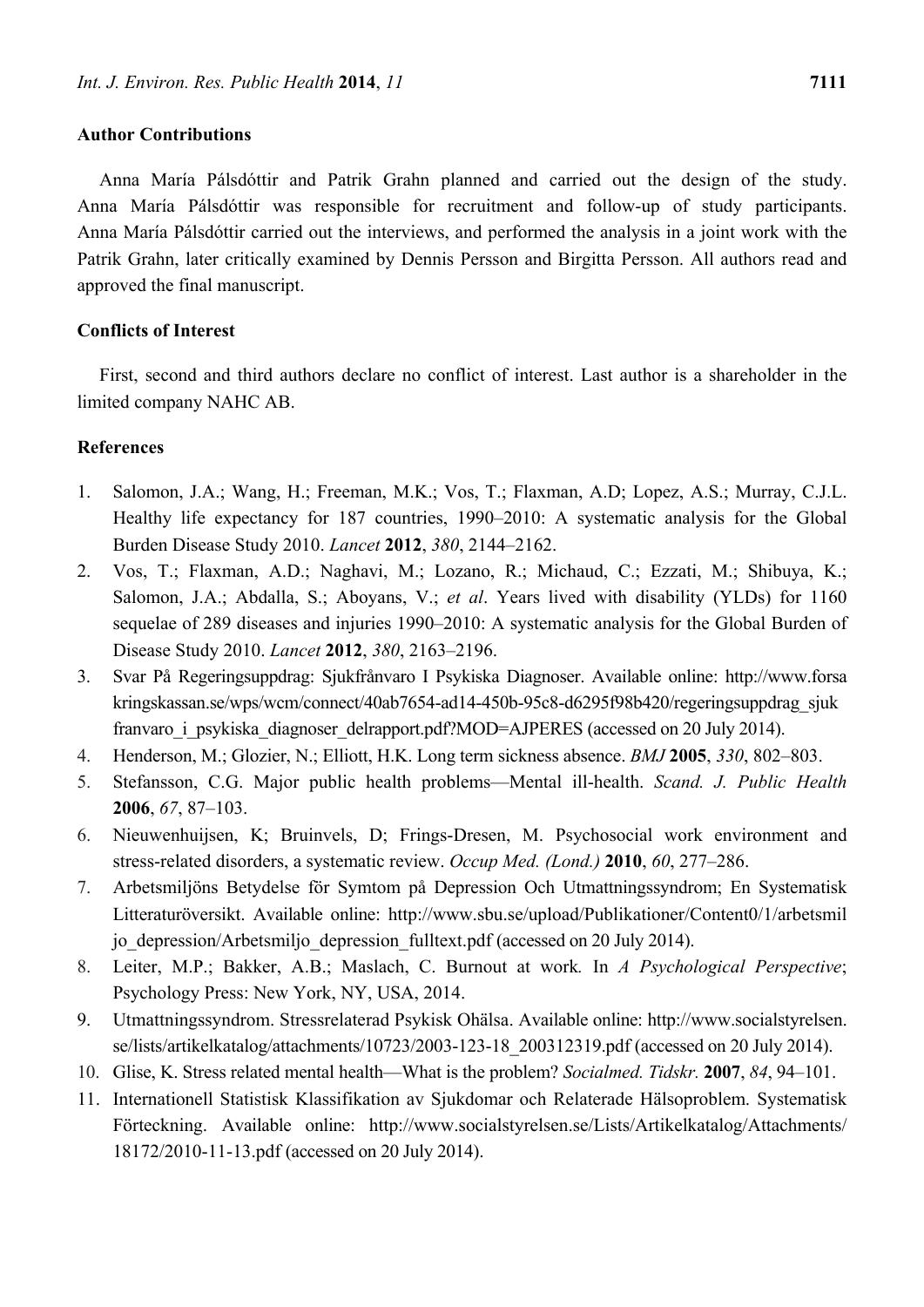- 12. Jonsdottir, I.H.; Nordlund, A.; Elbin, S.; Ljung, T.; Glise, K.; Währborg, P.; Wallin, A. Cognitive impairment in patients with stress-related exhaustion. *STRESS Int. J. Biol. Stress* **2013**, *6*, 181–190.
- 13. Glise, K. *Exhaustion Disorder—Identification, Characterisation and Course of Illness*; University of Gothenburg: Göteborg, Sweden, 2014.
- 14. The Framework for Recovery-Orientated Rehabilitation in Mental Health Care SA Health. Government of South Australia. Available online: http://www.sahealth.sa.gov.au (accessed on 6 November 2012).
- 15. Att Skilja Mellan Depression and Utmattningssyndrom. Available online: http://www.lakartid ningen.se/Functions/OldArticleView.aspx?articleId=19319 (accessed on 20 July 2014).
- 16. Rehabilitering av Stressjukdomar Sker I Olika Faser Och Blir Ofta Lång. Available online: http://ww2.lakartidningen.se/ltarkiv/2004/temp/pda28369.pdf (accessed on 20 July 2014).
- 17. Arends, I.; Bruinvels, D.J.; Rebergen, D.S.; Nieuwenhuijsen, K.; Mdan, I.; Neumeyer-Gromen, A.; Bültmann, U.; Verbeek, J.H. Interventions to facilitate return to work in adults with adjustment disorders. *Cochrane Collab.* **2012**, *12*, doi:10.1002/14651858.CD006389.pub2.
- 18. Rehabiliteringsrådets Slutbetänkande. Available online: http://www.regeringen.se/content/1/c6/16/ 19/74/b3ca17b2.pdf (accessed on 20 July 2014).
- 19. Farkas, M. Recovery, rehabilitation, reintegration: Words *vs.* meaning. *World Association of Psychosocial Rehabilitation Bulletin.* **1996**, *8*, 6–8.
- 20. Deegan, P.E. Recovery: The Lived Experience of rehabilitation. *Psychosoc. Rehabil. J.* **1988**, *11*, 11–19.
- 21. Sharing Responsibility for Recovery: Creating and sustaining recovery oriented systems of care for mental health. Queensland Government, Queensland health 2005. Available online: http://health.gld.cov.au (accessed on 4 July 2014).
- 22. Depression Och Utmattning I Människovårdande Yrken; DU-Projektet. Available online: https://www.afaforsakring.se/Forskning/Projektkatalogen/?project=17(accessed on 20 July 2014).
- 23. Stigsdotter, U.K.; Palsdottir, A.M.; Burls, A.; Chermaz, A.; Ferrini, F.; Grahn, P. Nature-Based Therapeutic Interventions. In *Forest, Trees and Human Health*; Nilsson, K., Sangster, M., Gallis, C., Hartig, T., de Vries, S., Seeland, K., Schipperijn, J., Eds.; Springer Verlag: New York, NY, USA, 2011; pp. 309–342.
- 24. Grahn, P.; Tenngart Ivarsson, C.; Stigsdotter, U.; Bengtsson, I.-L. Using Affordances as a Health Promoting Tool in a Therapeutic Garden. In *Innovative Approaches to Researching Landscape and Health*; Ward Thompson, C., Aspinall, P., Bell, S., Eds.; Routledge: New York, NY, USA, 2010; pp. 116–154.
- 25. Berger, R. *Nature Therapy. Developing a Framework for Practice*; University of Abertay: Dundee, UK, 2008.
- 26. Jordan, M.; Marshall, H. Taking counselling and psychotherapy outside: Destruction or enrichment of the therapeutic frame? *Eur. J. Psychother. Couns.* **2010**, *12*, 345–359.
- 27. Annerstedt, M.; Währborg, P. Nature assisted therapy: Systematic review of controlled and observational studies. *Scand. J. Publ. Health* **2011**, *39*, 371–388.
- 28. Nature and Health. The Annual Review of Public Health 2014. Available online: http://publhealth.annualreviews.org (accessed on 4 July 2014).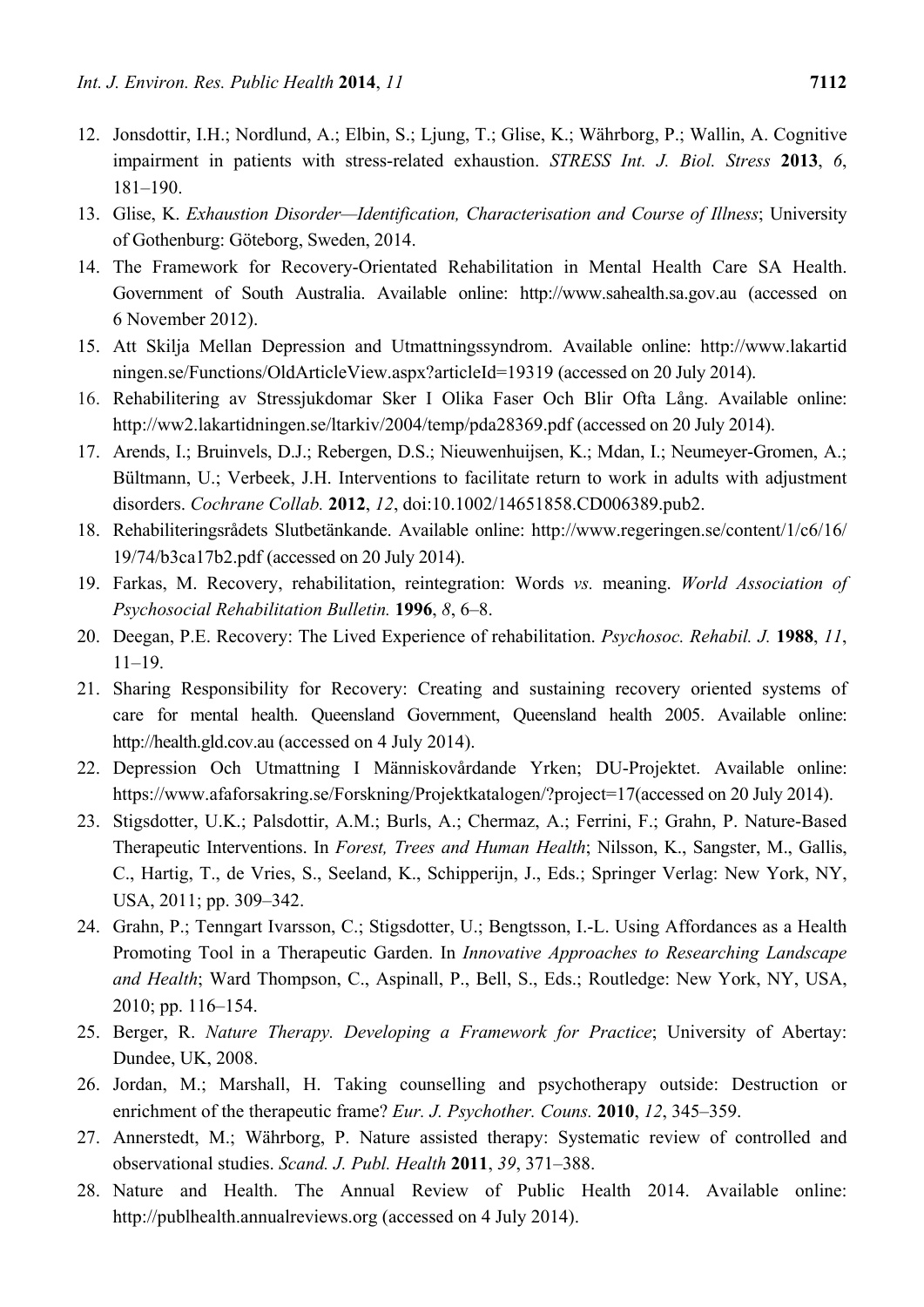- 29. Kaplan, S. Meditation, restoration, and the management of mental fatigue. *Environ. Behav.* **2001**, *33*, 480–506.
- 30. Ulrich, R.S.; Simons, R.; Losito, B.D.; Fiorito, E.; Miles, M.A.; Zelson, M. Stress recovery during exposure to natural and urban environments. *J. Environ. Psychol.* **1991**, *11*, 201–230.
- 31. Stigsdotter, U.; Grahn, P. Experiencing a garden: A healing garden for people suffering from burnout diseases. *J. Ther. Hort.* **2003**, *13*, 38–48.
- 32. Pálsdóttir, A.M.; Grahn, P.; Persson, D. Changes in experienced value of everyday occupations after nature-based vocational rehabilitation. S*cand. J. Occup. Ther.* **2014**, *21*, 58–68.
- 33. Währborg, P.; Petersson, I.; Grahn, P. Nature-assisted rehabilitation for reactions to severe stress and/or depression in a rehabilitation garden: Long-Term follow-up including comparisons with a matched population-based reference cohort. *J. Rehabil. Med*. **2014**, *46*, 271–276.
- 34. Green Care in the Nordic Countries—A Research Field in Progress. Available online: http://www.regjeringen.no/upload/LMD/Vedlegg/Brosjyrer\_veiledere\_rapporter/Rapport\_Green\_ care.pdf (accessed on 20 July 2014).
- 35. Corazon, S.S.; Stigsdotter, U.K.; Claudi, A.G.; Nilsson, K. Development of a nature-based therapy concept for stress patients at the Danish Healing Forest Garden Nacadia*. J. Ther. Hort.* **2010**, *20*, 34–51.
- 36. Millet, P. Integrating horticulture into the vocational rehabilitation process of individuals with exhaustion syndrome (burnout): A pilot study. *Int. J. Disabil. Manag. Res.* **2010**, *3*, 39–53.
- 37. Nordh, H.; Grahn, P.; Währborg, P. Meaningful activities in the forest, a way back from exhaustion and long-term sick leave. *Urban. For. Urban. Green* **2009**, *8*, 207–219.
- 38. Sahlin, E.; Matuszczyk, V.J.; Ahlborg, G., Jr.; Grahn, P. How do participants in nature-based therapy experience and evaluate their rehabilitation? *J. Ther. Hort.* **2012**, *22*, 9–22.
- 39. Sonntag-Öström, E.; Nordin, M.; Slunga Järvholm, L.; Lundell, Y.; Brännström, R.; Dolling, A. Can the boreal forest be used for rehabilitation and recovery from stress-related exhaustion? A pilot study. *Scand. J. For. Res.* **2011**, *26*, 245–256.
- 40. Ericsson, T.; Karlström, E.; Jonsson, H.; Tham, K. An exploratory study of the rehabilitation process of people with stress-related disorders. *Scand. J. Occup. Ther*. **2010**, *17*, 29–39.
- 41. Björk, J. Gröna miljöer och hälsa—Hur mäter man effekterna? *Socialmedicinsk Tidskrift.* **2012**, *98*, 212–223. (In Swedish)
- 42. Korpela, K.; Staats, H. The Restorative Qualities of Being Alone with Nature; In *The handbook of Solitude: Psychological Perspectives on Social Isolation, Social Withdrawal, and Being Alone*, 1st ed.; Coplan, J.R., Bowker, J.C., Eds.; John Wiley & Sons, Inc.: Chichester, UK, 2014; pp. 351–367.
- 43. Robson, C. Real World Research. In *A Resource for Users of Social Research Methods in Applied Settings*, 3rd ed.; John Wiley & Sons Ltd.: Chichester, UK, 2011.
- 44. Yin, R.K. *Case Study Research Design and Methods*, 5th ed.; SAGE Publications: Thousand Oaks, CA, USA, 2009.
- 45. Kvale, S. *Den Kvalitativa Forskningsintervjun*; Studentlitteratur: Lund, Sweden, 1997. (In Swedish)
- 46. Smith, J.A.; Jarman, M.; Osborn, M. Doing Interpretative Phenomenological Analysis. In *Qualitative Health Psychology: Theories and Methods*; Murray, M., Chamberlain, K., Eds., Sage Publications: Thousand Oaks, CA, USA, 2003; pp 218–240.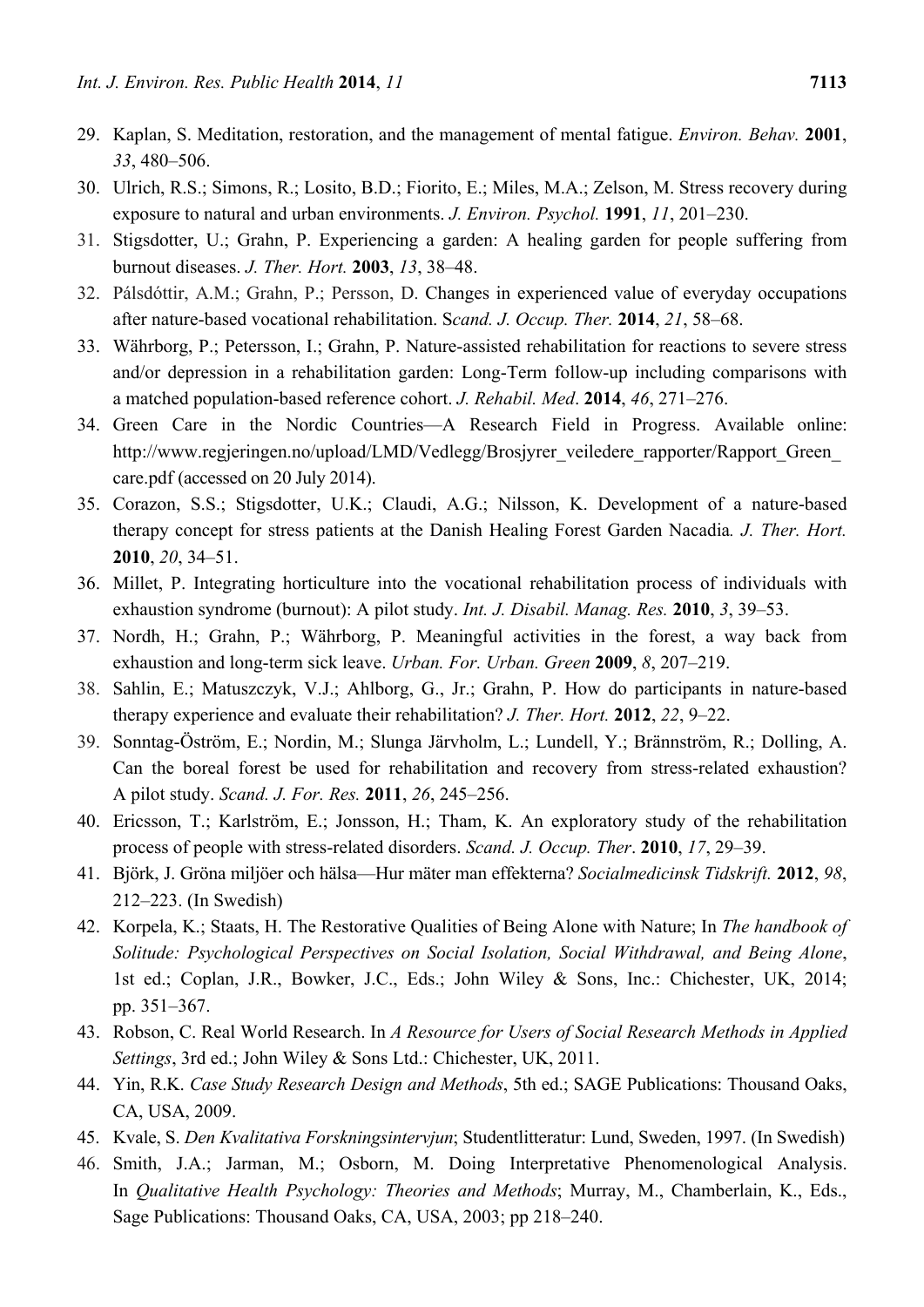- 47. Smith, J.A.; Osborn, M. Interpretative Phenomenological Analysis. In *Qualitative Psychology*; Smith, J.A., Ed.; Sage: London, UK, 2003; pp 51–80.
- 48. Yin, R.K. *Applications of Case Study Research*, 3rd ed.; SAGE Publications: Thousand Oaks, CA, USA, 2012.
- 49. Grahn, P*. Om Parkers Betydelse*; Swedish University of Agricultural Sciences: Alnarp, Sweden, 1991. (In Swedish)
- 50. Ulrich, R.S. Effects of Gardens on Health Outcomes; Theory and Research. In *Healing Gardens*: *Therapeutic Benefits and Design Recommendations*; Cooper-Marcus, C., Barnes, M., Eds.; Wiley: New York, NY, USA, 1999; pp. 27–86.
- 51. Ottosson, J. The importance of nature in coping with a crisis: A photographic essay. *Landscape Res.* **2001**, *26*, 165–172.
- 52. On the Use and Experience of a Health Garden. Exploring the Design of the Alnarp Rehabilitation Garden. Available online: http://pub.epsilon.slu.se/8388/1/tenngartivarsson\_c\_111018.pdf (accessed on 20 July 2014).
- 53. Lavesson, L. A pilot study of Rosen practitioners' experience s receiving a modified form of Rosen method bodywork in a garden setting. *RMIJ* **2013**, *6*, 5–16.
- 54. World Medical Association Declaration Helsinki. Available online: http://www.wma.net/en/ 30publications/10policies/b3/ (accessed on 20 March 2013).
- 55. Fetterman, D.M. *Ethonography: Step-by-Step (Applied Social Research Methods Series)*; SAGE: London, UK, 2007. p. 17.
- 56. Emmersson, R.M.; Fretz, R.L.; Shaw, L. *Writing Ethographic Fieldnotes*, 2nd ed.; The University of Chicago Press: Chicago, IL, USA, 2011.
- 57. Smith, J.A. Beyond the divide between cognition and discourse: Using interpretative phenomenological analysis in health psychology. *Psychol. Health* **1996**, *11*, 261–271.
- 58. Cullberg, J. *Kris Och Utveckling*; Natur & Kultur: Stockholm, Sweden, 2011. (In Swedish)
- 59. Duncan, B.L.; Miller, S.D.; Wampold, B.E.; Hubble, M.A. *The Heart and Soul of Change*, *Delivering What Works in Therapy*; 2nd ed. American Psychological Association: Washington, DC, USA, 2011; pp. 113–130; 370–372.
- 60. Johansson, H. Therapeutic Alliance in General Psychiatric Care. Ph.D. Thesis, Lund University, Lund, Sweden, 2006.
- 61. Alvarsson, J.J.; Wiens, S.; Nilsson, M.E. Stress recovery during exposure to nature sound and environmental noise. *Int. J. Environ. Res. Public Health* **2010**, *7*, 1036–1046.
- 62. Annerstedt, M.; Jönsson, P.; Wallergård, M.; Johansson, G.; Karlson, B.; Grahn, P.; Hansen, Å.M.; Währborg, P. Inducing physiological stress recovery with sounds of nature in a virtual reality forest—Results from a pilot study. *Physiol. Behav.* **2013**, *118*, 240–250.
- 63. Grahn, P.; Stigsdotter, U.K. The relation between perceived sensory dimensions of urban green space and stress restoration. *Landsc. Urban Plan.* **2010**, *94*, 264–275.
- 64. Kaplan, R.; Kaplan, S.; Ryan, R.L. *With People in Mind: Design and Management of Everyday Nature*; Island Press: Washington, DC, USA, 1989.
- 65. Adevi, A.; Mårtensson, F. Stress rehabilitation through garden therapy: The garden as a place for recovery from stress. *Urban For. Urban Green.* **2013**, *12*, 230–237.
- 66. Sakula, A. In search of Hippocrates: A visit to Kos. *J. R. Soc. Med*. **1984**, *77*, 682–688.